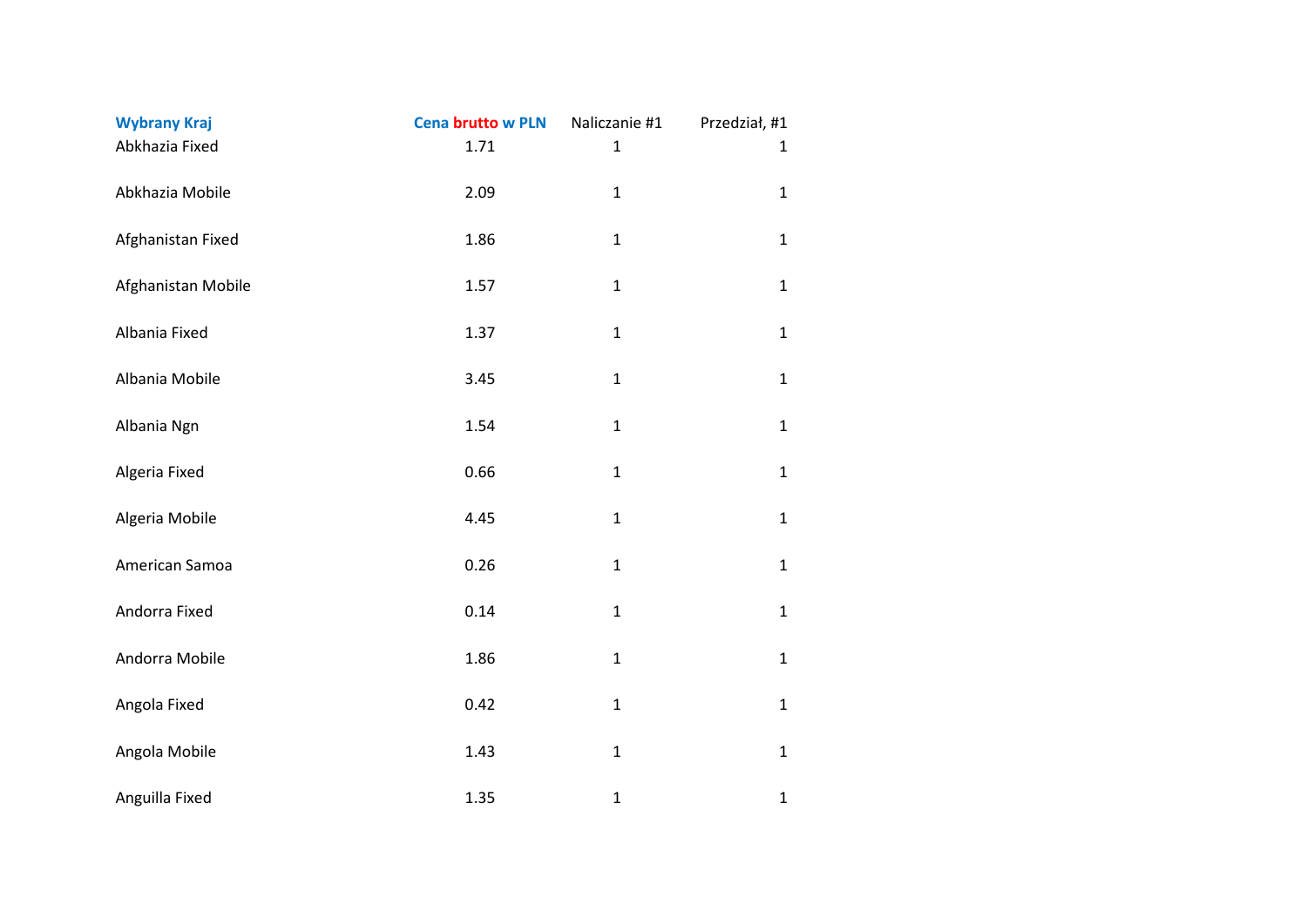| Anguilla Mobile                | 1.04           | $\mathbf{1}$ | $\mathbf{1}$ |
|--------------------------------|----------------|--------------|--------------|
| Antarctic                      | 7.69           | $\mathbf{1}$ | $\mathbf{1}$ |
| Antigua & Barbuda Fixed        | 1.5            | $\mathbf{1}$ | $\mathbf{1}$ |
| Antigua & Barbuda Mobile       | 1.55           | $\mathbf{1}$ | $\mathbf{1}$ |
| Argentina Fixed                | 0.18           | $\mathbf{1}$ | $\mathbf{1}$ |
| Argentina Mobile               | 1.16           | $\mathbf{1}$ | $\mathbf{1}$ |
| Armenia Fixed                  | 1.83           | $\mathbf{1}$ | $\mathbf{1}$ |
| Armenia Mobile                 | $\overline{2}$ | $\mathbf{1}$ | $\mathbf{1}$ |
| Armenia Ngn                    | 1.76           | $\mathbf{1}$ | $\mathbf{1}$ |
| Aruba Fixed                    | 0.69           | $\mathbf{1}$ | $\mathbf{1}$ |
| Aruba Mobile                   | 1.59           | $\mathbf{1}$ | $\mathbf{1}$ |
| Ascension                      | 5.55           | $\mathbf{1}$ | $\mathbf{1}$ |
| Australia External Territories | 0.13           | $\mathbf{1}$ | $\mathbf{1}$ |
| Australia Fixed                | 0.13           | $\mathbf 1$  | $\mathbf{1}$ |
| Australia Mobile               | 0.25           | $\mathbf{1}$ | $\mathbf{1}$ |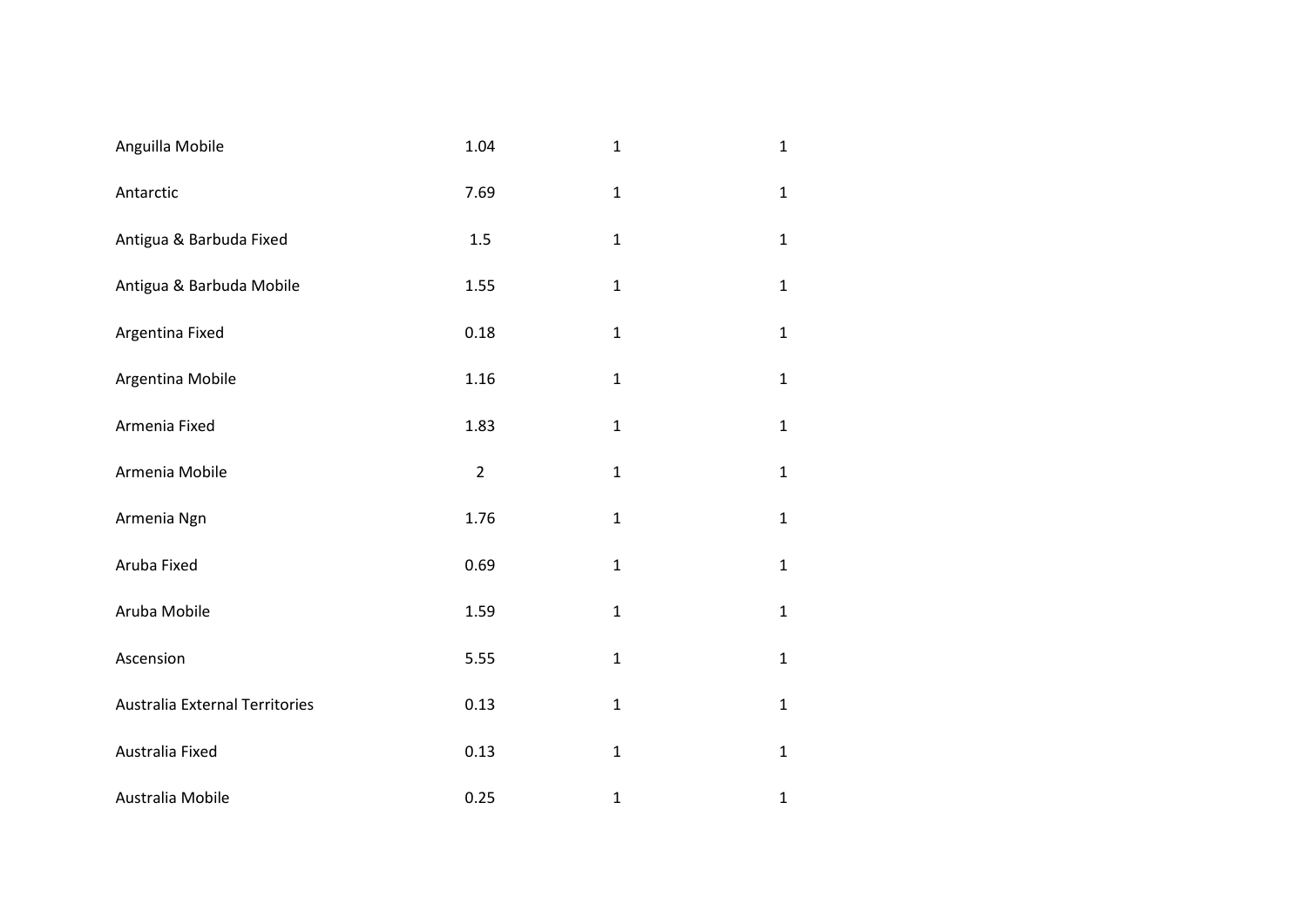| Austria Fixed            | 0.99 | $\mathbf{1}$ | $\mathbf{1}$ |
|--------------------------|------|--------------|--------------|
| Austria Mobile           | 1.99 | $\mathbf 1$  | $\mathbf{1}$ |
| Austria Ngn              | 2.21 | $\mathbf 1$  | $\mathbf{1}$ |
| Azerbaijan Fixed         | 1.59 | $\mathbf 1$  | $\mathbf{1}$ |
| Azerbaijan Mobile        | 2.74 | $\mathbf{1}$ | $\mathbf{1}$ |
| <b>Bahamas</b>           | 0.61 | $\mathbf{1}$ | $\mathbf{1}$ |
| <b>Bahrain Fixed</b>     | 1.38 | $\mathbf{1}$ | $\mathbf{1}$ |
| <b>Bahrain Mobile</b>    | 0.97 | $\mathbf 1$  | $\mathbf{1}$ |
| Bahrain Ngn              | 1.16 | $\mathbf{1}$ | $\mathbf{1}$ |
| Bangladesh Fixed         | 0.33 | $\mathbf{1}$ | $\mathbf{1}$ |
| <b>Bangladesh Mobile</b> | 0.26 | $\mathbf 1$  | $\mathbf{1}$ |
| Bank Danych TP           | 3.45 | 60           | $\mathbf{1}$ |
| <b>Barbados Fixed</b>    | 1.66 | $\mathbf{1}$ | $\mathbf{1}$ |
| <b>Barbados Mobile</b>   | 1.71 | $\mathbf 1$  | $\mathbf{1}$ |
| <b>Belarus Fixed</b>     | 2.86 | $\mathbf{1}$ | $\mathbf{1}$ |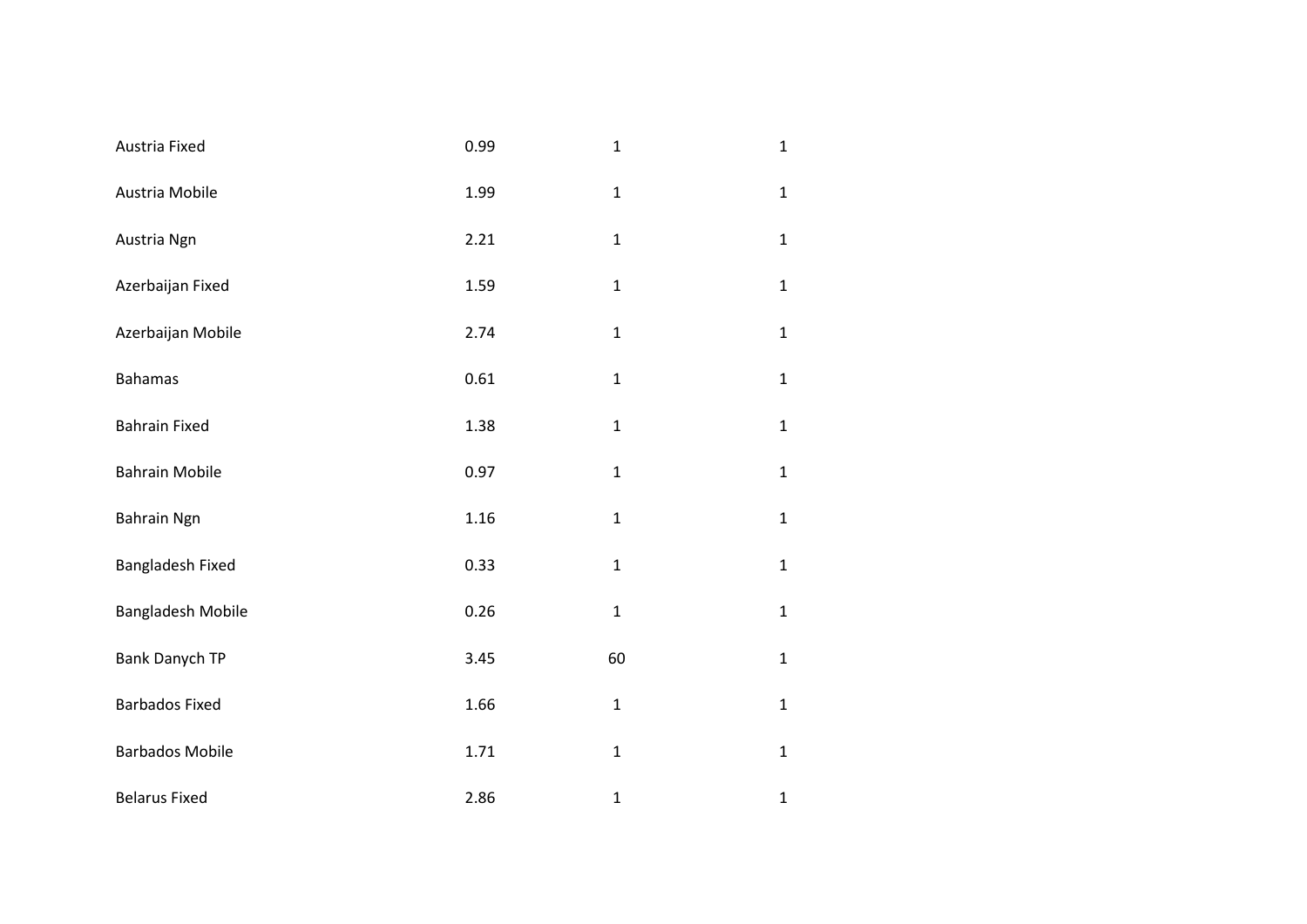| <b>Belarus Mobile</b> | 2.92 | $\mathbf{1}$ | $\mathbf{1}$ |
|-----------------------|------|--------------|--------------|
| <b>Belarus Ngn</b>    | 3.05 | $\mathbf 1$  | $\mathbf{1}$ |
| Belgium Fixed         | 0.76 | $\mathbf 1$  | $\mathbf{1}$ |
| Belgium Mobile        | 3.45 | $\mathbf 1$  | $\mathbf{1}$ |
| Belgium Ngn           | 3.57 | $\mathbf 1$  | $\mathbf{1}$ |
| <b>Belize Fixed</b>   | 1.66 | $\mathbf{1}$ | $\mathbf{1}$ |
| <b>Belize Mobile</b>  | 1.59 | $\mathbf{1}$ | $\mathbf{1}$ |
| <b>Benin Fixed</b>    | 2.59 | $\mathbf 1$  | $\mathbf{1}$ |
| <b>Benin Mobile</b>   | 2.64 | $\mathbf{1}$ | $\mathbf{1}$ |
| Bermuda Fixed         | 0.28 | $\mathbf 1$  | $\mathbf{1}$ |
| Bermuda Mobile        | 0.26 | $\mathbf{1}$ | $\mathbf{1}$ |
| Bhutan                | 0.49 | $\mathbf{1}$ | $\mathbf{1}$ |
| Biuro NumerĂłw        | 3.45 | 60           | $\mathbf{1}$ |
| <b>Bolivia Fixed</b>  | 0.93 | $\mathbf 1$  | $\mathbf{1}$ |
| <b>Bolivia Mobile</b> | 1.61 | $\mathbf{1}$ | $\mathbf 1$  |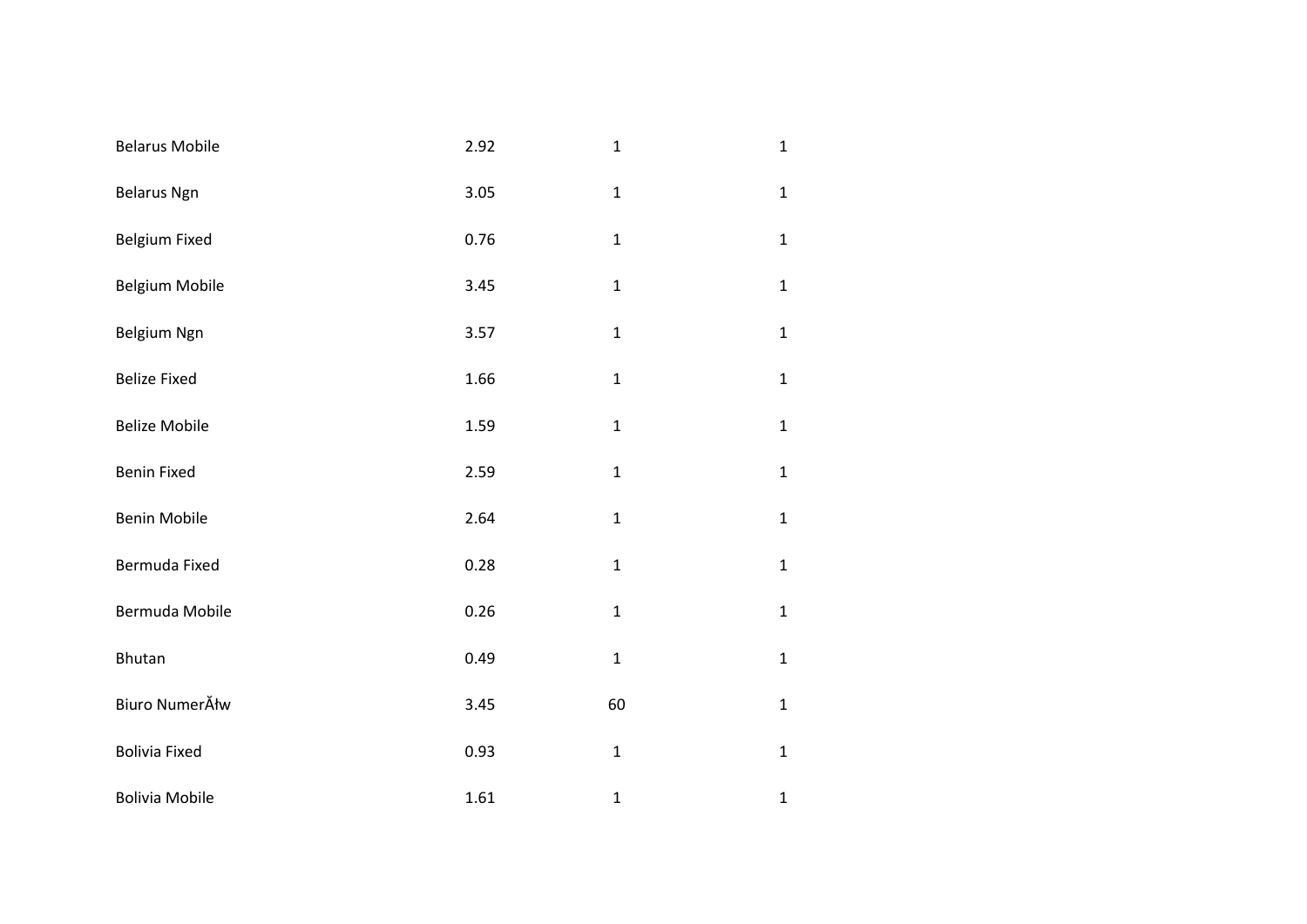| Bosnia And Herzegovina Fixed  | 1.24 | $\mathbf{1}$ | $\mathbf{1}$ |
|-------------------------------|------|--------------|--------------|
| Bosnia And Herzegovina Mobile | 2.81 | $\mathbf{1}$ | $\mathbf{1}$ |
| Botswana Fixed                | 1.62 | $\mathbf{1}$ | $\mathbf{1}$ |
| Botswana Mobile               | 2.05 | $\mathbf 1$  | $\mathbf{1}$ |
| <b>Brazil Fixed</b>           | 0.13 | $\mathbf{1}$ | $\mathbf{1}$ |
| <b>Brazil Mobile</b>          | 0.25 | $\mathbf{1}$ | $\mathbf{1}$ |
| <b>British Virgin Islands</b> | 1.66 | $\mathbf{1}$ | $\mathbf{1}$ |
| Brunei Fixed                  | 0.21 | $\mathbf{1}$ | $\mathbf{1}$ |
| <b>Brunei Mobile</b>          | 0.25 | $\mathbf{1}$ | $\mathbf{1}$ |
| <b>Bulgaria Fixed</b>         | 0.78 | $\mathbf 1$  | $\mathbf{1}$ |
| <b>Bulgaria Mobile</b>        | 3.29 | $\mathbf{1}$ | $\mathbf{1}$ |
| <b>Bulgaria Ngn</b>           | 2.97 | $\mathbf{1}$ | $\mathbf{1}$ |
| <b>Burkina Faso Fixed</b>     | 3.17 | $\mathbf{1}$ | $\mathbf{1}$ |
| <b>Burkina Faso Mobile</b>    | 3.17 | $\mathbf 1$  | $\mathbf{1}$ |
| Burundi                       | 4.55 | $\mathbf{1}$ | $\mathbf{1}$ |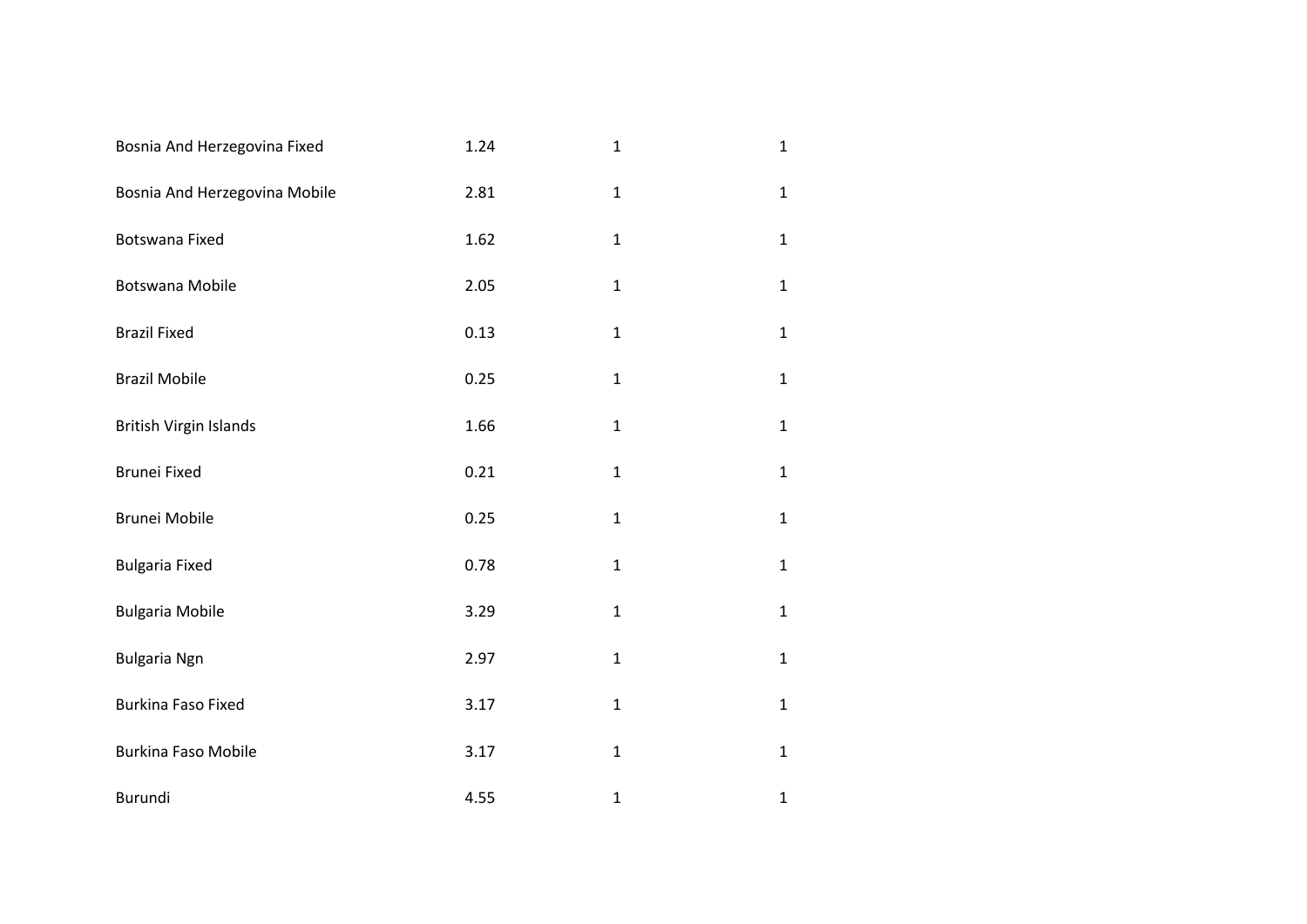| Cambodia Fixed                    | 0.52 | $\mathbf{1}$ | $\mathbf{1}$ |
|-----------------------------------|------|--------------|--------------|
| Cambodia Mobile                   | 0.52 | $\mathbf{1}$ | $\mathbf{1}$ |
| Cameroon Fixed                    | 0.88 | $\mathbf{1}$ | $\mathbf{1}$ |
| Cameroon Mobile                   | 3.29 | $\mathbf{1}$ | $\mathbf{1}$ |
| Canada Fixed                      | 0.13 | $\mathbf{1}$ | $\mathbf{1}$ |
| Canada Fixed North-West-Territory | 0.71 | $\mathbf{1}$ | $\mathbf{1}$ |
| Canada Fixed Other                | 0.71 | $\mathbf{1}$ | $\mathbf{1}$ |
| Cape Verde Fixed                  | 2.05 | $\mathbf{1}$ | $\mathbf{1}$ |
| Cape Verde Mobile                 | 2.12 | $\mathbf{1}$ | $\mathbf{1}$ |
| Cayman Islands                    | 1.54 | $\mathbf{1}$ | $\mathbf{1}$ |
| Central African Republic          | 4.62 | $\mathbf{1}$ | $\mathbf{1}$ |
| Chad Fixed                        | 4.62 | $\mathbf{1}$ | $\mathbf{1}$ |
| Chad Mobile                       | 4.48 | $\mathbf{1}$ | $\mathbf{1}$ |
| Chile Fixed                       | 0.23 | $\mathbf 1$  | $\mathbf{1}$ |
| Chile Mobile                      | 0.25 | $\mathbf{1}$ | $\mathbf{1}$ |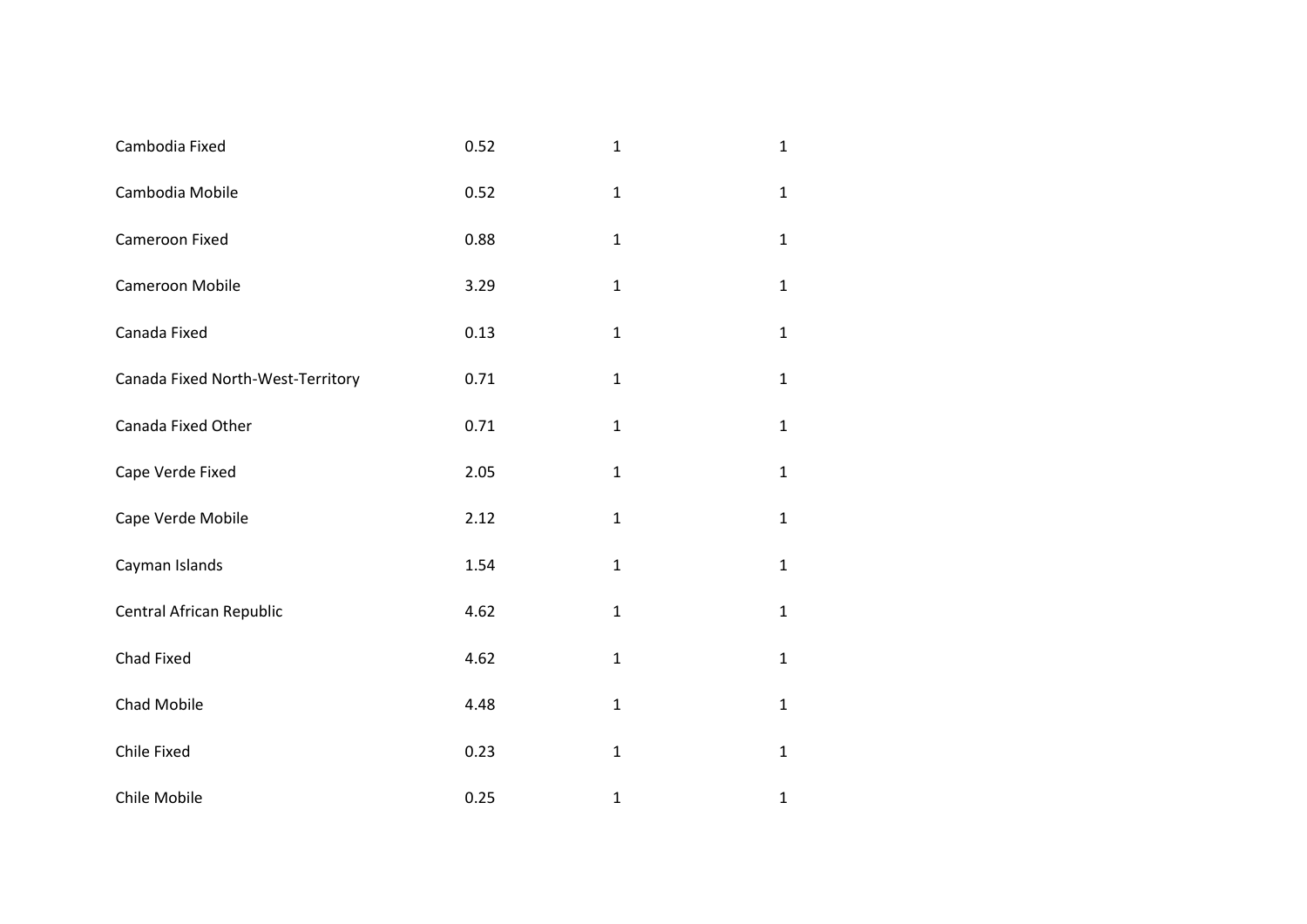| China Fixed           | 0.25 | $\mathbf{1}$ | $\mathbf{1}$ |
|-----------------------|------|--------------|--------------|
| China Mobile          | 0.31 | $\mathbf{1}$ | $\mathbf{1}$ |
| Colombia Fixed        | 0.16 | $\mathbf 1$  | $\mathbf{1}$ |
| Colombia Mobile       | 0.3  | $\mathbf 1$  | $\mathbf{1}$ |
| <b>Comores Fixed</b>  | 3.16 | $\mathbf{1}$ | $\mathbf{1}$ |
| <b>Comores Mobile</b> | 4.05 | $\mathbf{1}$ | $\mathbf{1}$ |
| Congo                 | 3.86 | $\mathbf{1}$ | $\mathbf{1}$ |
| Congo Dem Rep Fixed   | 3.62 | $\mathbf 1$  | $\mathbf{1}$ |
| Congo Dem Rep Mobile  | 3.43 | $\mathbf 1$  | $\mathbf{1}$ |
| Cook All Islands      | 6.26 | $\mathbf{1}$ | $\mathbf{1}$ |
| Costa Rica Fixed      | 0.56 | $\mathbf{1}$ | $\mathbf{1}$ |
| Costa Rica Mobile     | 0.66 | $\mathbf{1}$ | $\mathbf{1}$ |
| Croatia Fixed         | 0.42 | $\mathbf 1$  | $\mathbf{1}$ |
| Croatia Mobile        | 2.86 | $\mathbf 1$  | $\mathbf{1}$ |
| Cuba Fixed            | 5.5  | $\mathbf{1}$ | $\mathbf 1$  |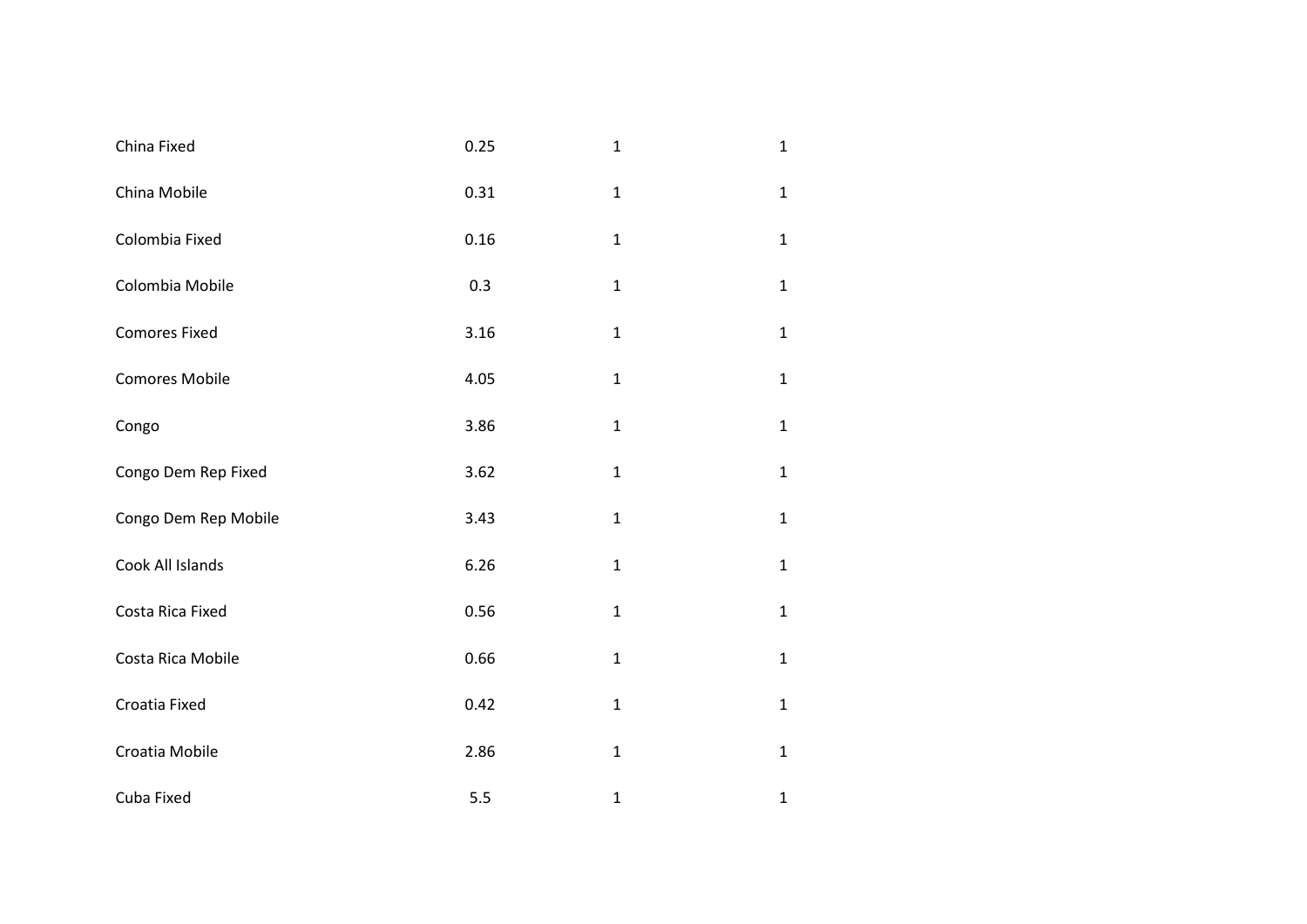| Cuba Mobile              | 5.5  | $\mathbf{1}$ | $\mathbf{1}$ |
|--------------------------|------|--------------|--------------|
| Cyprus Fixed             | 0.59 | $\mathbf{1}$ | $\mathbf 1$  |
| Cyprus Mobile            | 0.99 | $\mathbf{1}$ | $\mathbf 1$  |
| Cyprus Ngn               | 1.04 | $\mathbf{1}$ | $\mathbf 1$  |
| Czech Republic Fixed     | 0.14 | $\mathbf 1$  | $\mathbf 1$  |
| Czech Republic Mobile    | 0.64 | $\mathbf{1}$ | $\mathbf 1$  |
| Czech Republic Ngn       | 0.57 | $\mathbf{1}$ | $\mathbf 1$  |
| Denmark Fixed            | 0.13 | $\mathbf 1$  | $\mathbf 1$  |
| Denmark Mobile           | 0.25 | $\mathbf{1}$ | $\mathbf 1$  |
| Denmark Ngn              | 0.13 | $\mathbf 1$  | $\mathbf 1$  |
| Diego Garcia             | 7.07 | $\mathbf{1}$ | $\mathbf 1$  |
| Djibouti Fixed           | 2.67 | $\mathbf{1}$ | $\mathbf 1$  |
| Djibouti Mobile          | 2.64 | $\mathbf{1}$ | $\mathbf 1$  |
| Dominica                 | 1.88 | $\mathbf 1$  | $\mathbf 1$  |
| Dominican Republic Fixed | 0.26 | $\mathbf{1}$ | $\mathbf 1$  |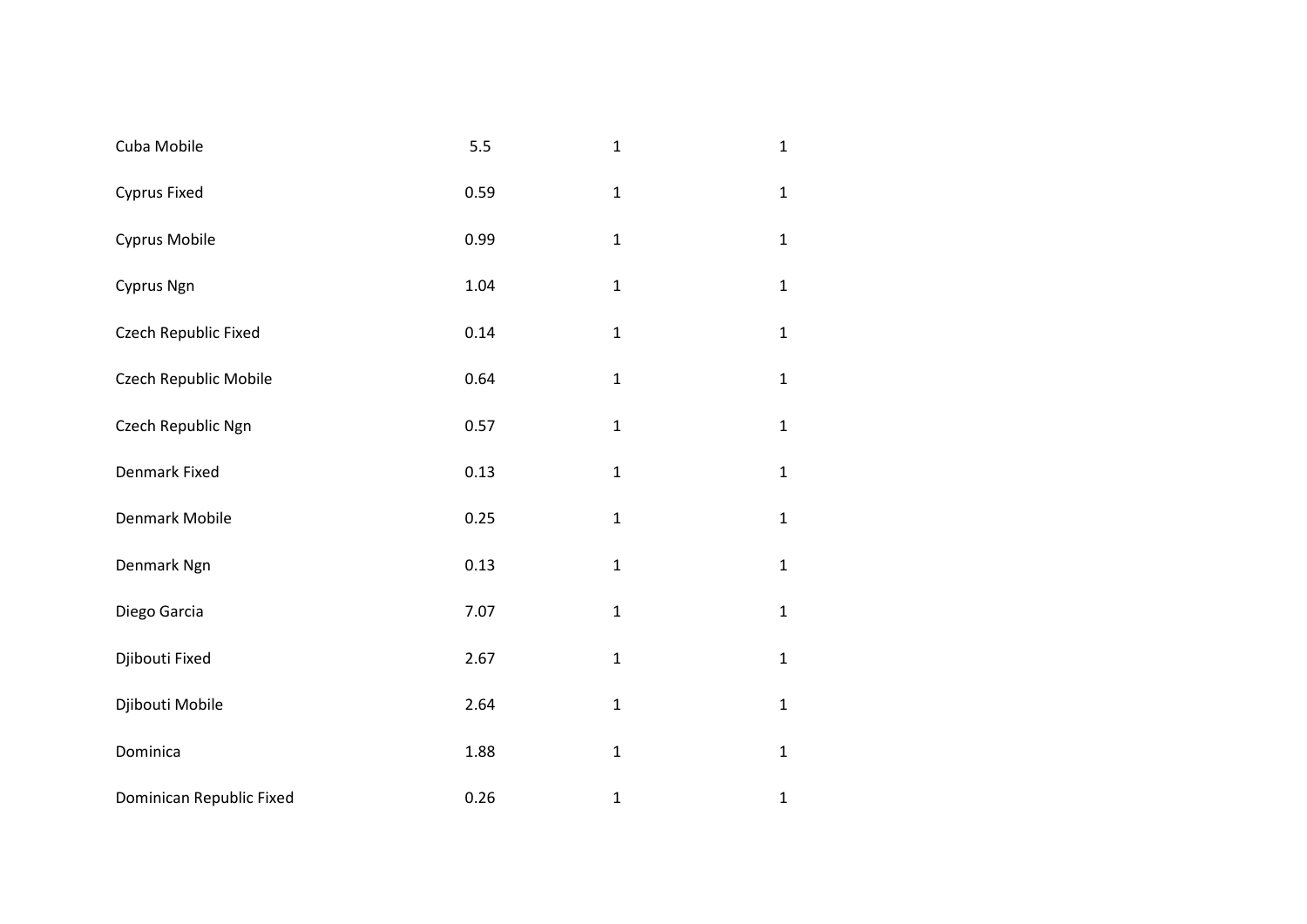| Dominican Republic Mobile     | 0.69  | $\mathbf{1}$ | $\mathbf{1}$ |
|-------------------------------|-------|--------------|--------------|
| East Timor                    | 2.17  | $\mathbf{1}$ | $\mathbf{1}$ |
| <b>Ecuador Fixed</b>          | 1.07  | $\mathbf{1}$ | $\mathbf{1}$ |
| <b>Ecuador Mobile</b>         | 1.68  | $\mathbf{1}$ | $\mathbf{1}$ |
| Egypt Fixed                   | 0.59  | $\mathbf{1}$ | $\mathbf{1}$ |
| Egypt Mobile                  | 1.11  | $\mathbf 1$  | $\mathbf{1}$ |
| Ellipso                       | 56    | $\mathbf{1}$ | $\mathbf{1}$ |
| El Salvador Fixed             | 1.06  | $\mathbf 1$  | $\mathbf{1}$ |
| El Salvador Mobile            | 1.11  | $\mathbf{1}$ | $\mathbf{1}$ |
| <b>Emsat Satellite-System</b> | 35.13 | $\mathbf 1$  | $\mathbf{1}$ |
| <b>Equatorial Guinea</b>      | 3.69  | $\mathbf{1}$ | $\mathbf{1}$ |
| Eritrea Fixed                 | 1.76  | $\mathbf{1}$ | $\mathbf{1}$ |
| Eritrea Mobile                | 1.76  | $\mathbf{1}$ | $\mathbf{1}$ |
| Estonia Fixed                 | 0.14  | $\mathbf{1}$ | $\mathbf{1}$ |
| Estonia Mobile                | 2.81  | $\mathbf{1}$ | $\mathbf{1}$ |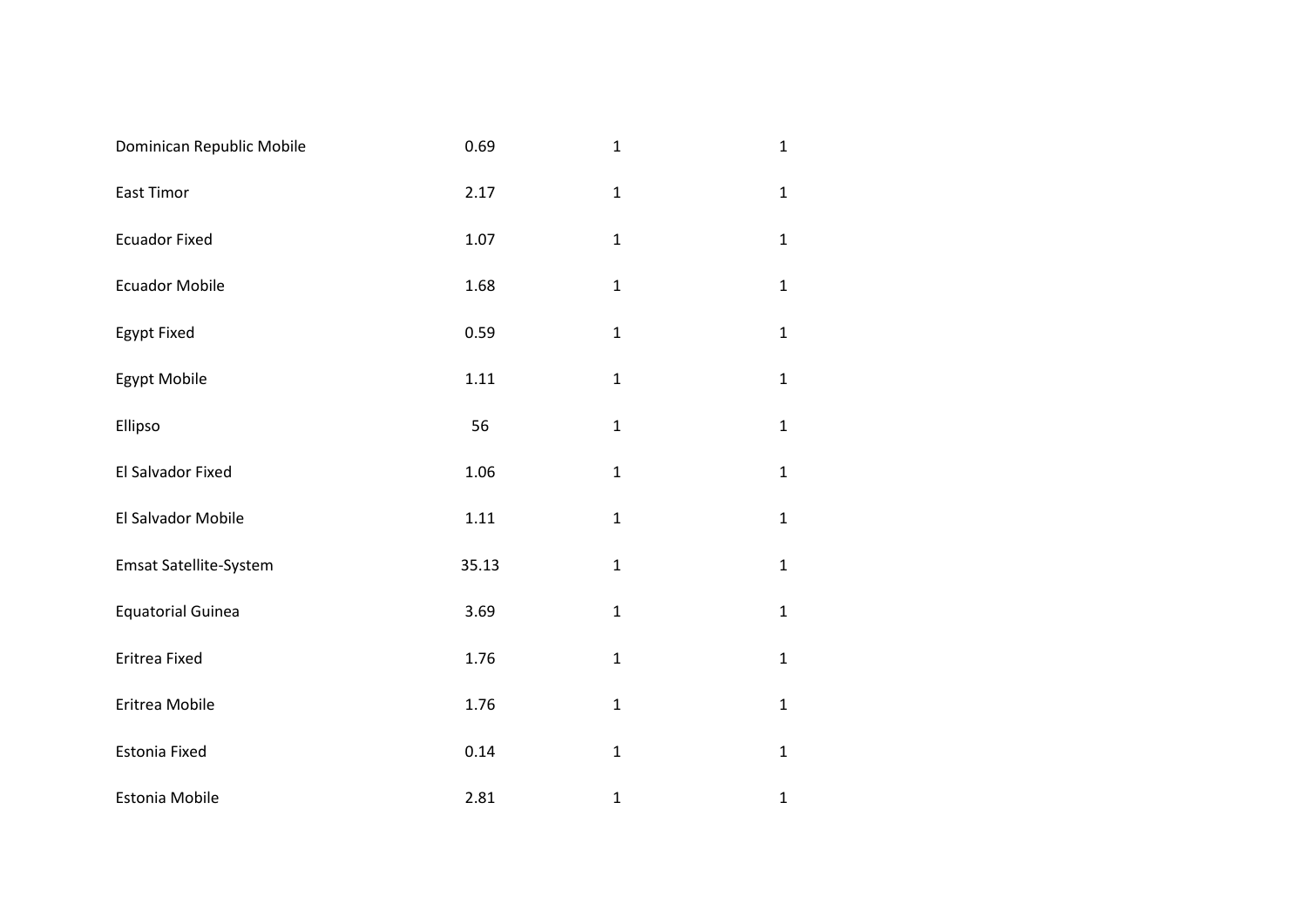| Estonia Mobile Top-Connect | 4.4   | $\mathbf{1}$ | $\mathbf{1}$ |
|----------------------------|-------|--------------|--------------|
| Estonia Ngn                | 4.45  | $\mathbf{1}$ | $\mathbf{1}$ |
| Ethiopia Fixed             | 1.93  | $\mathbf{1}$ | $\mathbf{1}$ |
| Ethiopia Mobile            | 1.93  | $\mathbf{1}$ | $\mathbf{1}$ |
| <b>Falkland Islands</b>    | 13.14 | $\mathbf{1}$ | $\mathbf{1}$ |
| Faroe Islands Fixed        | 0.13  | $\mathbf{1}$ | $\mathbf{1}$ |
| Faroe Islands Mobile       | 0.25  | $\mathbf{1}$ | $\mathbf{1}$ |
| Fiji                       | 2.31  | $\mathbf{1}$ | $\mathbf{1}$ |
| <b>Finland Fixed</b>       | 2.86  | $\mathbf 1$  | $\mathbf{1}$ |
| <b>Finland Mobile</b>      | 2.86  | $\mathbf 1$  | $\mathbf{1}$ |
| <b>Finland Ngn</b>         | 2.86  | $\mathbf{1}$ | $\mathbf{1}$ |
| France Fixed               | 0.18  | $\mathbf{1}$ | $\mathbf{1}$ |
| France Mobile              | 2.26  | $\mathbf{1}$ | $\mathbf{1}$ |
| France Mobile Inne         | 0.56  | $\mathbf{1}$ | $\mathbf{1}$ |
| France Ngn                 | 0.57  | $\mathbf{1}$ | $\mathbf{1}$ |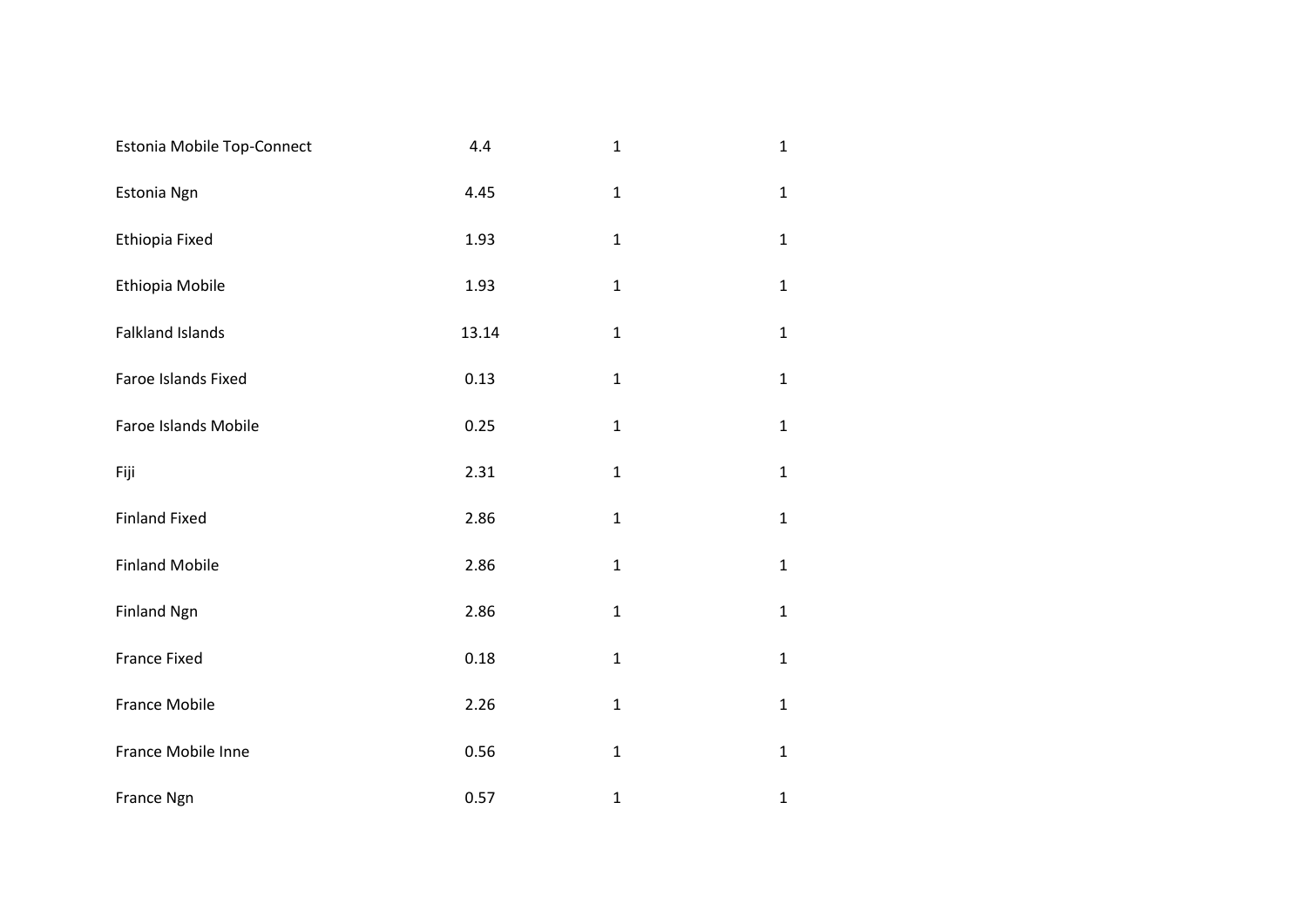| French Guayana Fixed  | 0.13 | $\mathbf{1}$ | $\mathbf{1}$ |
|-----------------------|------|--------------|--------------|
| French Guayana Mobile | 0.5  | $\mathbf{1}$ | $\mathbf{1}$ |
| French Polynesia      | 1.9  | $\mathbf{1}$ | $\mathbf{1}$ |
| Gabon Fixed           | 3.23 | $\mathbf{1}$ | $\mathbf{1}$ |
| Gabon Mobile          | 3.52 | $\mathbf{1}$ | $\mathbf{1}$ |
| Gambia Fixed          | 4.53 | $\mathbf{1}$ | $\mathbf{1}$ |
| Gambia Mobile         | 3.64 | $\mathbf{1}$ | $\mathbf{1}$ |
| Georgia Fixed         | 1.21 | $\mathbf{1}$ | $\mathbf{1}$ |
| Georgia Mobile        | 2.74 | $\mathbf{1}$ | $\mathbf{1}$ |
| Georgia Ngn           | 4.95 | $\mathbf{1}$ | $\mathbf{1}$ |
| <b>Germany Fixed</b>  | 0.13 | $\mathbf{1}$ | $\mathbf{1}$ |
| <b>Germany Mobile</b> | 0.25 | $\mathbf{1}$ | $\mathbf{1}$ |
| Germany Mobile E+ O2  | 2.19 | $\mathbf 1$  | $\mathbf{1}$ |
| <b>Germany Ngn</b>    | 0.54 | $\mathbf{1}$ | $\mathbf{1}$ |
| Ghana Fixed           | 2.21 | $\mathbf{1}$ | $\mathbf{1}$ |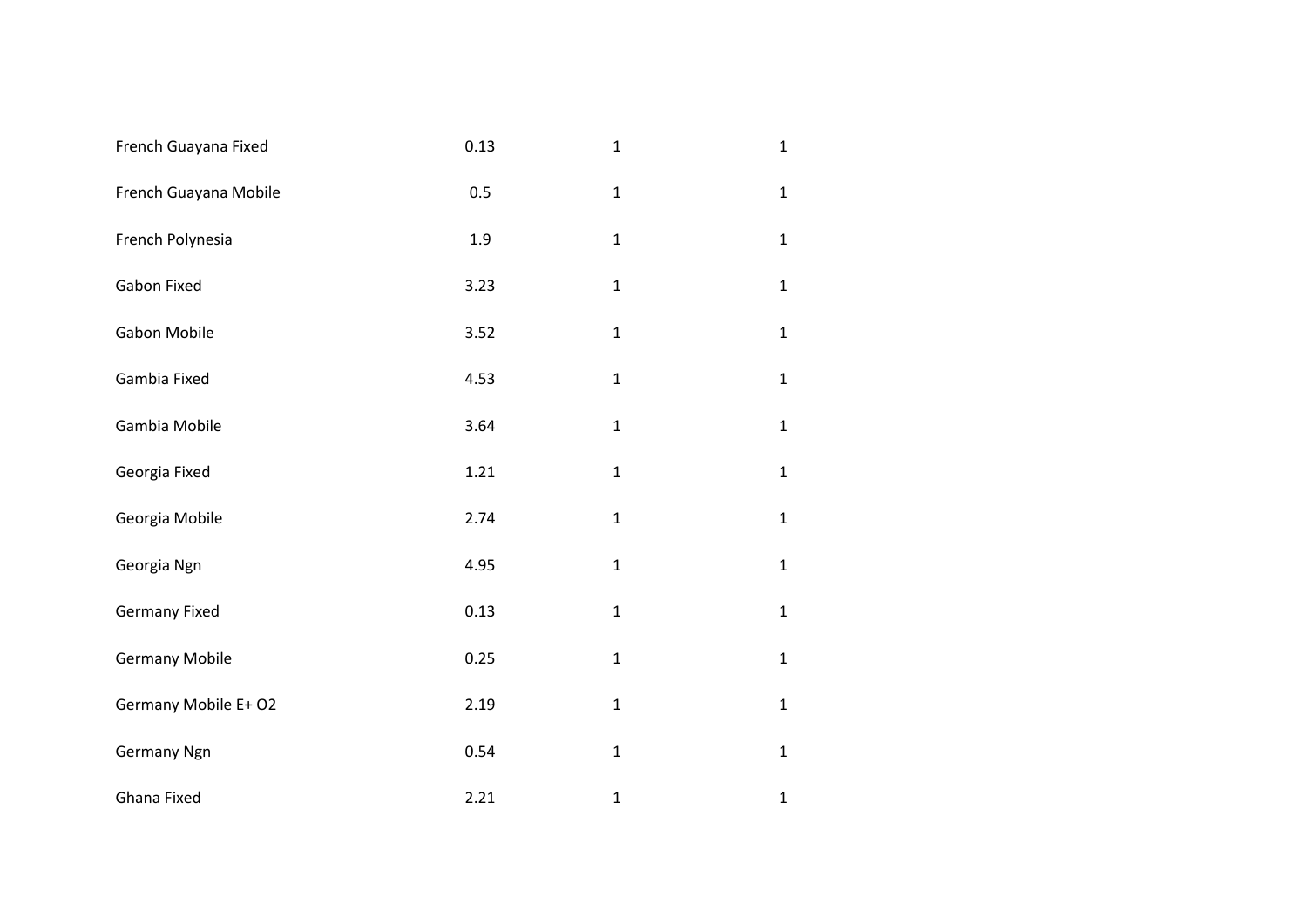| Ghana Mobile                            | 2.21  | $\mathbf{1}$ | $\mathbf{1}$ |
|-----------------------------------------|-------|--------------|--------------|
| <b>Gibraltar Fixed</b>                  | 1.35  | $\mathbf{1}$ | $\mathbf{1}$ |
| Gibraltar Mobile                        | 1.4   | $\mathbf{1}$ | $\mathbf{1}$ |
| <b>Global Networks Fixed Antarctica</b> | 30.74 | $\mathbf{1}$ | $\mathbf{1}$ |
| <b>Global Networks Fixed Mcp</b>        | 18.12 | $\mathbf{1}$ | $\mathbf{1}$ |
| <b>Global Personal Number</b>           | 42.14 | $\mathbf{1}$ | $\mathbf{1}$ |
| <b>Global Satellite</b>                 | 26.3  | $\mathbf{1}$ | $\mathbf{1}$ |
| Global Satellite Fixed 882              | 29.23 | $\mathbf{1}$ | $\mathbf{1}$ |
| Globalstar                              | 21.82 | $\mathbf{1}$ | $\mathbf{1}$ |
| <b>Greece Fixed</b>                     | 0.13  | $\mathbf{1}$ | $\mathbf{1}$ |
| <b>Greece Mobile</b>                    | 0.64  | $\mathbf{1}$ | $\mathbf{1}$ |
| <b>Greenland Fixed</b>                  | 0.38  | $\mathbf{1}$ | $\mathbf{1}$ |
| <b>Greenland Mobile</b>                 | 0.38  | $\mathbf{1}$ | $\mathbf{1}$ |
| Grenada Fixed                           | 1.74  | $\mathbf{1}$ | $\mathbf{1}$ |
| Grenada Mobile                          | 1.81  | $\mathbf{1}$ | $\mathbf{1}$ |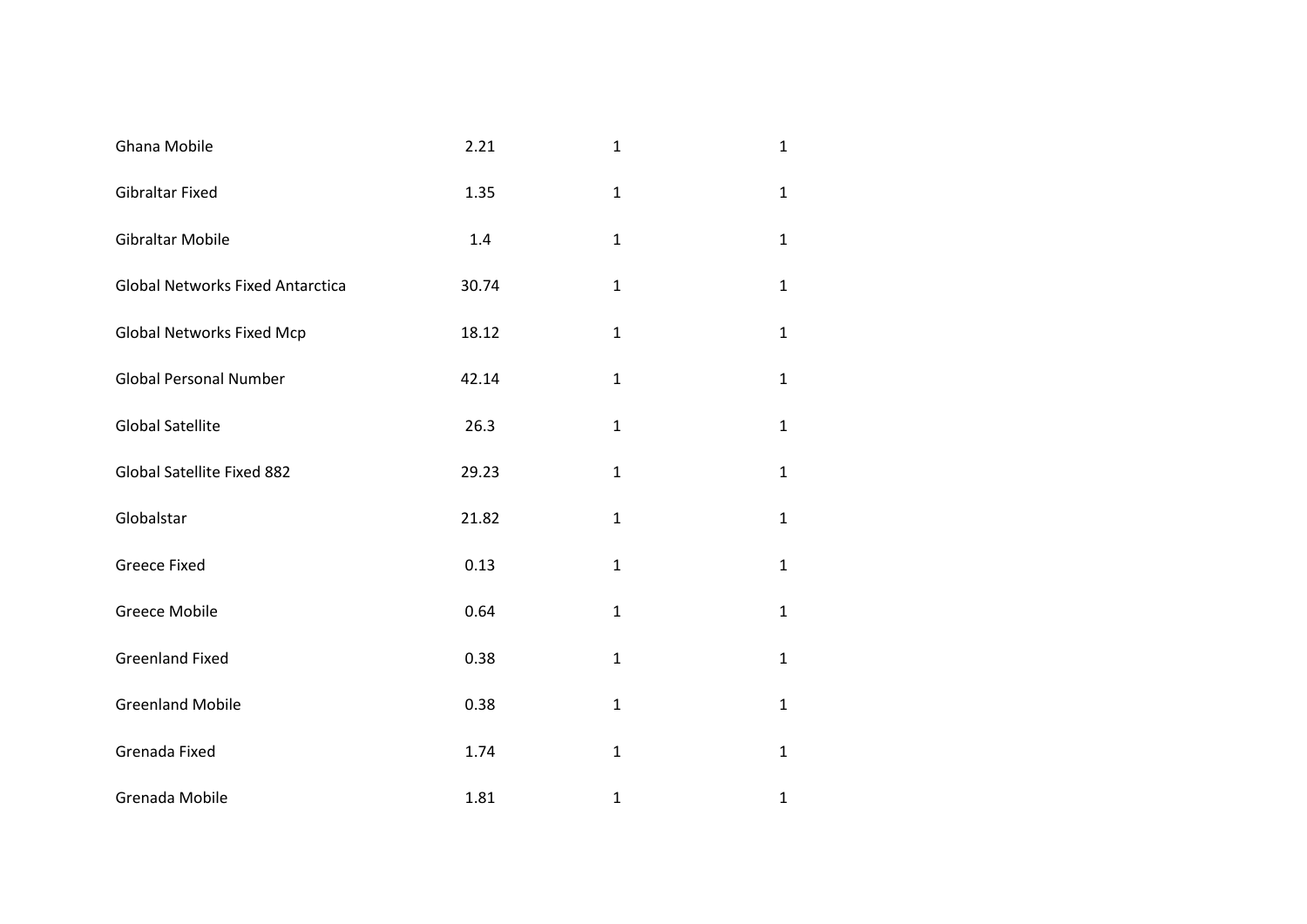| Guadeloupe Fixed       | 0.13         | $\mathbf{1}$ | $\mathbf 1$  |
|------------------------|--------------|--------------|--------------|
| Guadeloupe Mobile      | 1.21         | $\mathbf{1}$ | $\mathbf 1$  |
| Guam                   | 0.13         | $\mathbf{1}$ | $\mathbf 1$  |
| Guantanamo             | 5.48         | $\mathbf 1$  | $\mathbf 1$  |
| Guatemala Fixed        | $\mathbf{1}$ | $\mathbf{1}$ | $\mathbf{1}$ |
| Guatemala Mobile       | 1.19         | $\mathbf{1}$ | $\mathbf 1$  |
| Guinea Bissau          | 4.4          | $\mathbf{1}$ | $\mathbf 1$  |
| Guinea Fixed           | 3.85         | $\mathbf 1$  | $\mathbf 1$  |
| Guinea Mobile          | 4.95         | $\mathbf{1}$ | $\mathbf{1}$ |
| Guyana Fixed           | 1.83         | $\mathbf{1}$ | $\mathbf 1$  |
| Guyana Mobile          | 2.35         | $\mathbf{1}$ | $\mathbf 1$  |
| Haiti Fixed            | 2.42         | $\mathbf{1}$ | $\mathbf 1$  |
| Haiti Mobile           | 2.57         | $\mathbf{1}$ | $\mathbf 1$  |
| <b>Honduras Fixed</b>  | 0.99         | $\mathbf 1$  | $\mathbf 1$  |
| <b>Honduras Mobile</b> | 1.33         | $\mathbf{1}$ | $\mathbf 1$  |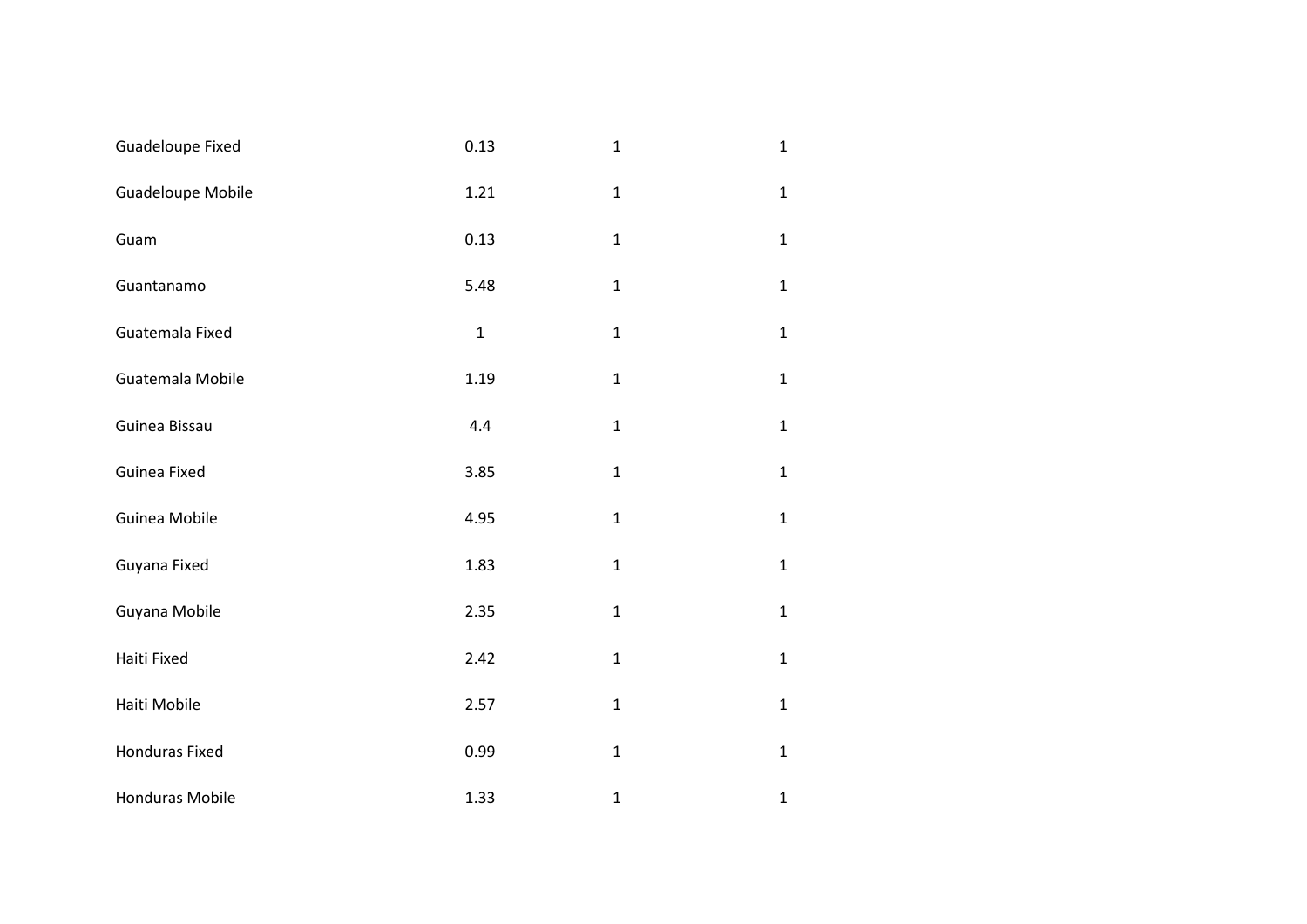| Hong Kong Fixed                  | 0.19  | $\mathbf{1}$ | $\mathbf{1}$ |
|----------------------------------|-------|--------------|--------------|
| Hong Kong Mobile                 | 0.25  | $\mathbf 1$  | $\mathbf{1}$ |
| Hungary Fixed                    | 0.38  | $\mathbf 1$  | $\mathbf{1}$ |
| <b>Hungary Mobile</b>            | 0.66  | $\mathbf{1}$ | $\mathbf{1}$ |
| <b>Iceland Fixed</b>             | 0.14  | $\mathbf{1}$ | $\mathbf{1}$ |
| <b>Iceland Mobile</b>            | 0.25  | $\mathbf{1}$ | $\mathbf{1}$ |
| Iceland Mobile Imc               | 0.28  | $\mathbf{1}$ | $\mathbf{1}$ |
| <b>India Fixed</b>               | 0.18  | $\mathbf 1$  | $\mathbf{1}$ |
| India Mobile                     | 0.25  | $\mathbf 1$  | $\mathbf{1}$ |
| India Ngn                        | 0.26  | $\mathbf 1$  | $\mathbf{1}$ |
| Indonesia Fixed                  | 0.33  | $\mathbf{1}$ | $\mathbf{1}$ |
| Indonesia Fixed Jakarta Surabaya | 0.19  | $\mathbf{1}$ | $\mathbf{1}$ |
| Indonesia Mobile                 | 0.31  | $\mathbf{1}$ | $\mathbf{1}$ |
| <b>Inmarsat Fixed A</b>          | 32.98 | $\mathbf{1}$ | $\mathbf{1}$ |
| <b>Inmarsat Fixed B</b>          | 14.28 | $\mathbf{1}$ | $\mathbf 1$  |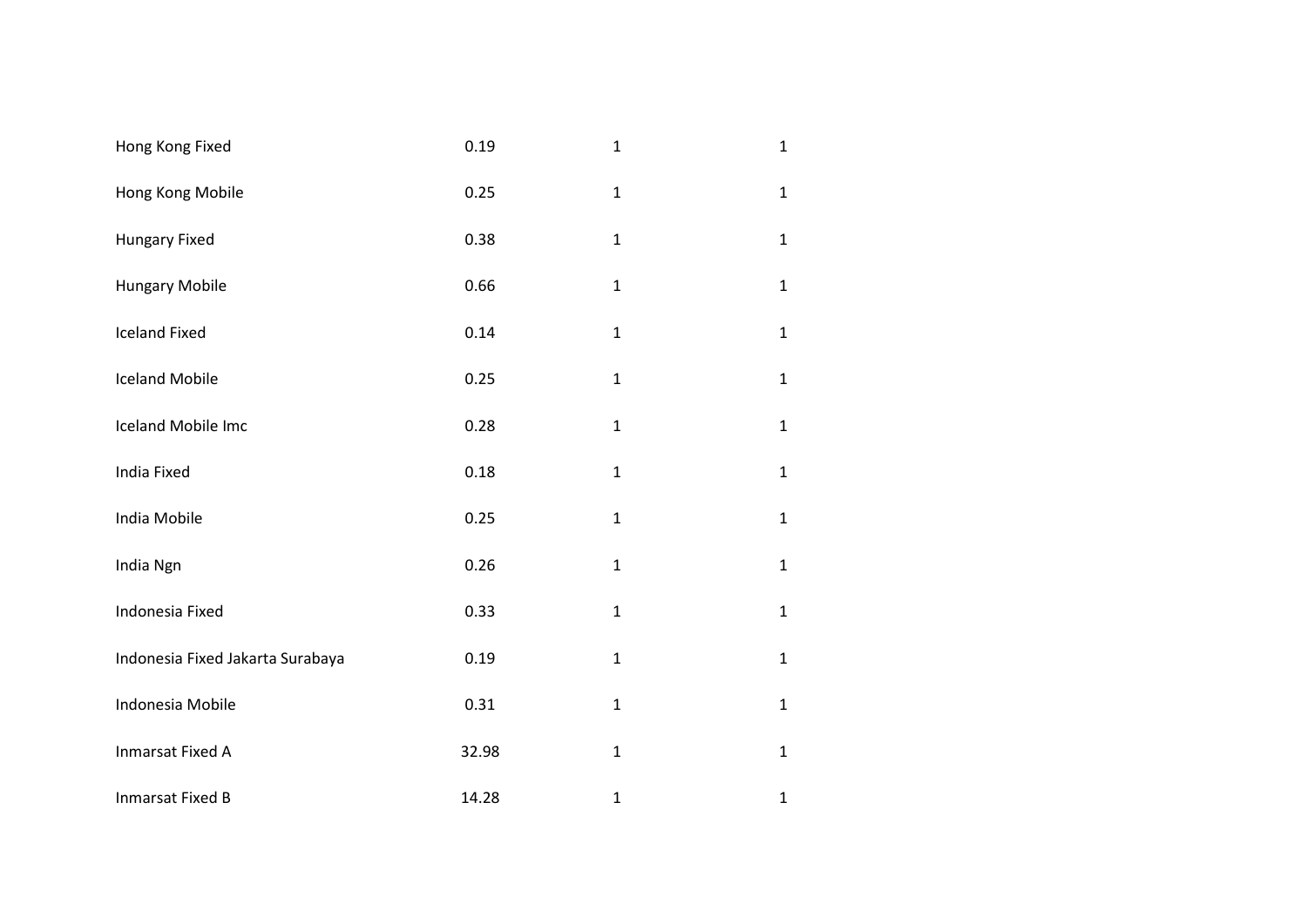| Inmarsat Fixed Bgan                | 28    | $\mathbf{1}$ | $\mathbf 1$  |
|------------------------------------|-------|--------------|--------------|
| Inmarsat Fixed Bgan (Voice)        | 21.96 | $\mathbf 1$  | $\mathbf{1}$ |
| Inmarsat Fixed Indian-Ocean-Mini-M | 18    | $\mathbf 1$  | $\mathbf{1}$ |
| Inmarsat Fixed Inne                | 87.83 | $\mathbf{1}$ | $\mathbf{1}$ |
| <b>Inmarsat Fixed M</b>            | 11.87 | $\mathbf{1}$ | $\mathbf{1}$ |
| <b>Inmarsat Fixed Mobistar</b>     | 0.69  | $\mathbf 1$  | $\mathbf{1}$ |
| <b>Inmarsat Fixed Mtt</b>          | 2.81  | $\mathbf{1}$ | $\mathbf{1}$ |
| <b>Inmarsat Fixed Telenor</b>      | 0.19  | $\mathbf 1$  | $\mathbf{1}$ |
| <b>Inmarsat Fixed Voxbon</b>       | 0.59  | $\mathbf{1}$ | $\mathbf{1}$ |
| Iran Fixed                         | 0.83  | $\mathbf 1$  | $\mathbf 1$  |
| Iran Mobile                        | 1.12  | $\mathbf 1$  | $\mathbf{1}$ |
| Iraq Fixed                         | 1.14  | $\mathbf{1}$ | $\mathbf{1}$ |
| Iraq Mobile                        | 1.68  | $\mathbf 1$  | $\mathbf{1}$ |
| <b>Ireland Fixed</b>               | 0.13  | $\mathbf 1$  | $\mathbf{1}$ |
| <b>Ireland Mobile</b>              | 0.33  | $\mathbf{1}$ | $\mathbf{1}$ |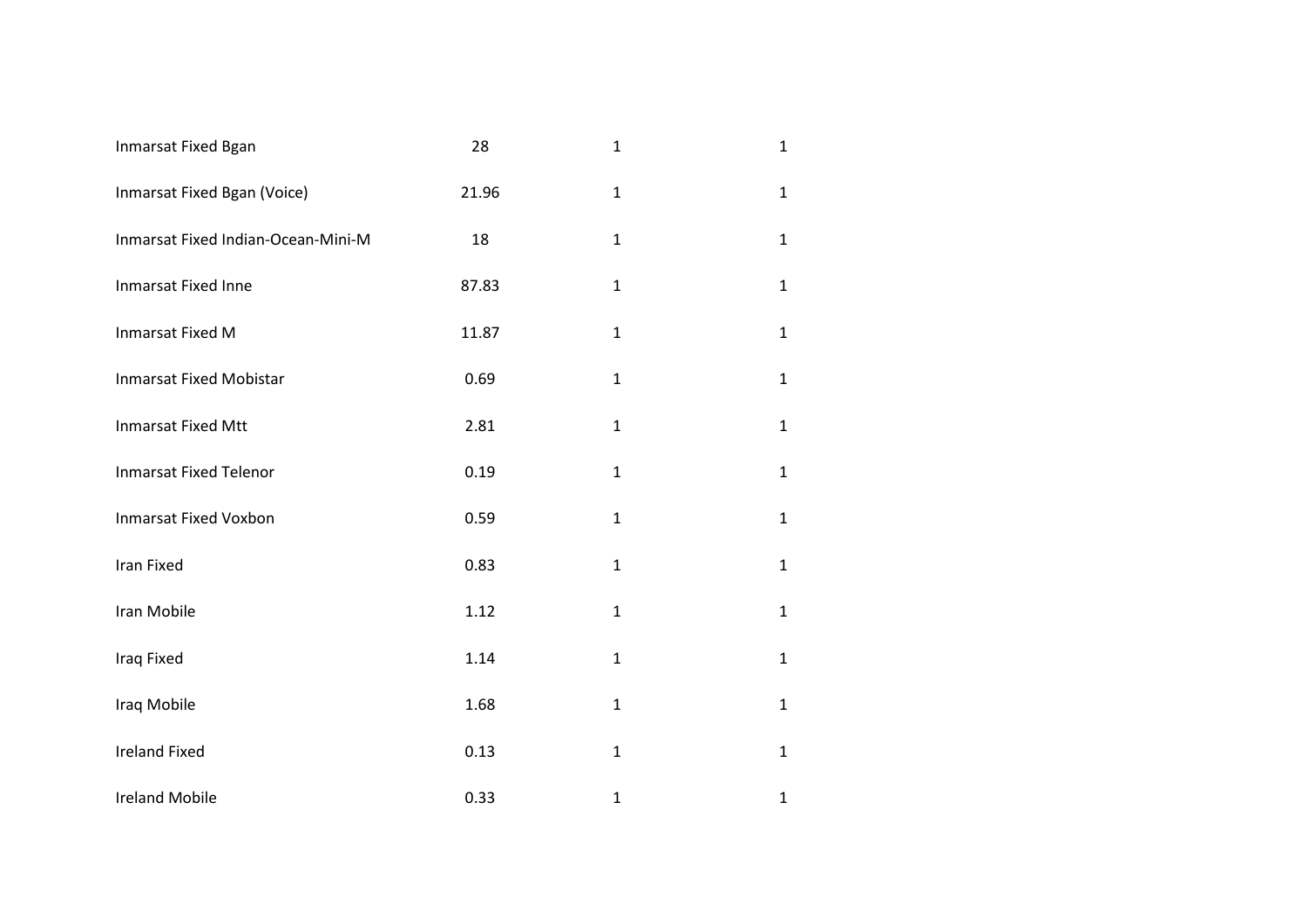| <b>Ireland Ngn</b>                | 0.45  | $\mathbf{1}$ | $\mathbf{1}$ |
|-----------------------------------|-------|--------------|--------------|
| Iridium Satellite System Fixed 16 | 32.95 | $\mathbf 1$  | $\mathbf{1}$ |
| Iridium Satellite System Fixed 17 | 42.16 | $\mathbf{1}$ | $\mathbf{1}$ |
| <b>Israel Fixed</b>               | 0.13  | $\mathbf{1}$ | $\mathbf{1}$ |
| <b>Israel Fixed Palestine</b>     | 1.24  | $\mathbf{1}$ | $\mathbf{1}$ |
| <b>Israel Mobile</b>              | 0.25  | $\mathbf{1}$ | $\mathbf{1}$ |
| <b>Israel Mobile Palestine</b>    | 1.54  | $\mathbf{1}$ | $\mathbf{1}$ |
| <b>Italy Fixed</b>                | 0.13  | $\mathbf{1}$ | $\mathbf{1}$ |
| Italy Mobile                      | 2.16  | $\mathbf{1}$ | $\mathbf{1}$ |
| Italy Mobile Wind                 | 4.43  | $\mathbf{1}$ | $\mathbf{1}$ |
| Italy Ngn                         | 0.13  | $\mathbf{1}$ | $\mathbf{1}$ |
| Ivory Coast Fixed                 | 2.71  | $\mathbf{1}$ | $\mathbf{1}$ |
| Ivory Coast Mobile                | 2.78  | $\mathbf{1}$ | $\mathbf{1}$ |
| Ivory Coast Ngn                   | 9.89  | $\mathbf{1}$ | $\mathbf{1}$ |
| Jamaica Fixed                     | 1.66  | $\mathbf 1$  | $\mathbf{1}$ |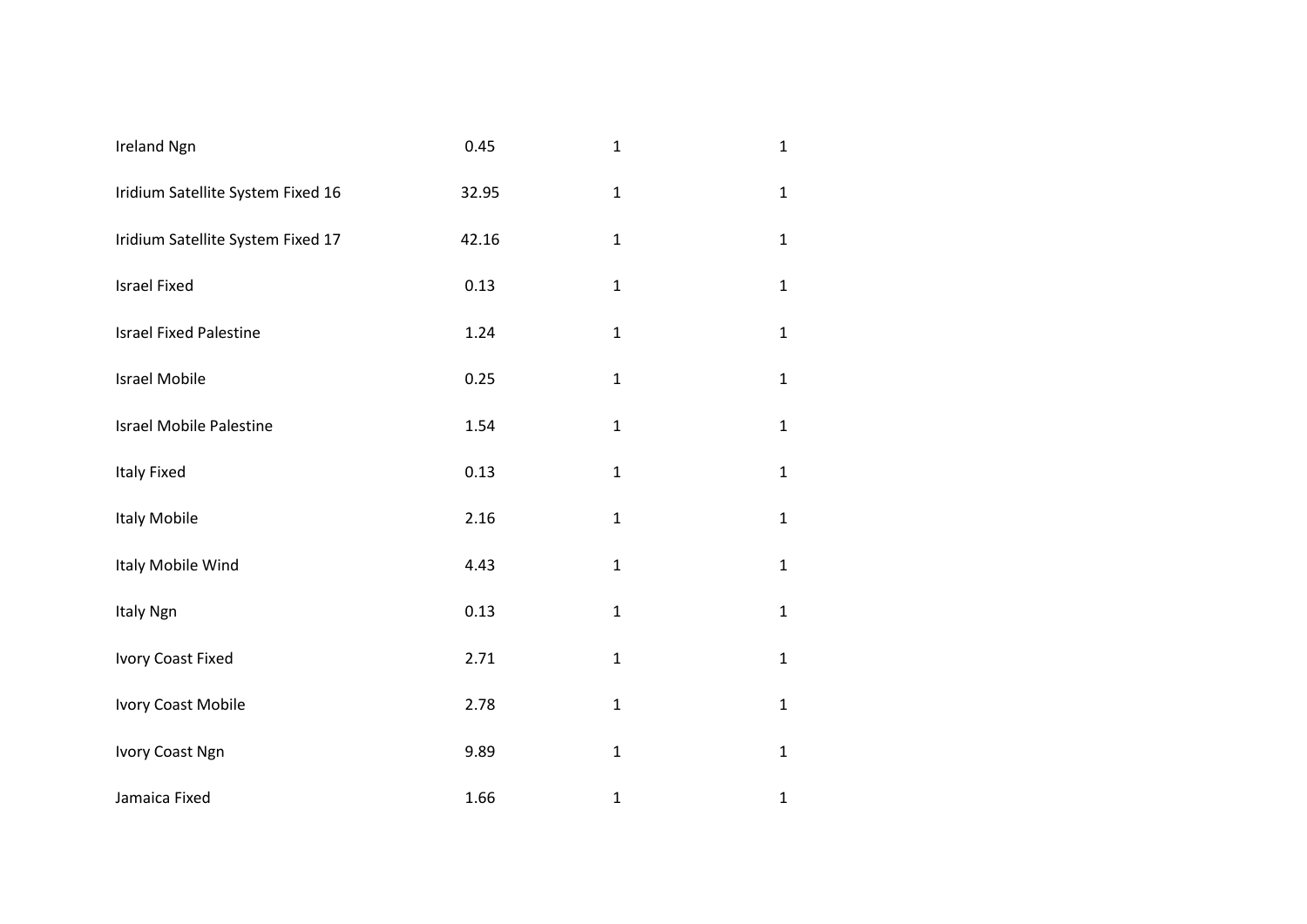| Jamaica Mobile          | 1.71 | $\mathbf{1}$ | $\mathbf{1}$ |
|-------------------------|------|--------------|--------------|
| Japan Fixed             | 0.16 | $\mathbf{1}$ | $\mathbf{1}$ |
| Japan Mobile            | 0.33 | $\mathbf 1$  | $\mathbf{1}$ |
| Jordan Fixed            | 1.31 | $\mathbf 1$  | $\mathbf{1}$ |
| Jordan Mobile           | 1.33 | $\mathbf{1}$ | $\mathbf{1}$ |
| Kazakhstan Fixed        | 0.45 | $\mathbf{1}$ | $\mathbf{1}$ |
| Kazakhstan Mobile       | 1.55 | $\mathbf{1}$ | $\mathbf{1}$ |
| Kazakhstan Mobile Altel | 2.71 | $\mathbf 1$  | $\mathbf{1}$ |
| Kenya Fixed             | 1.4  | $\mathbf{1}$ | $\mathbf{1}$ |
| Kenya Mobile            | 1.88 | $\mathbf 1$  | $\mathbf{1}$ |
| Kiribati                | 4.72 | $\mathbf 1$  | $\mathbf{1}$ |
| Korea North             | 3.26 | $\mathbf{1}$ | $\mathbf{1}$ |
| Korea South Fixed       | 0.13 | $\mathbf{1}$ | $\mathbf{1}$ |
| Korea South Mobile      | 0.25 | $\mathbf{1}$ | $\mathbf{1}$ |
| Kosovo Fixed            | 1.33 | $\mathbf{1}$ | $\mathbf 1$  |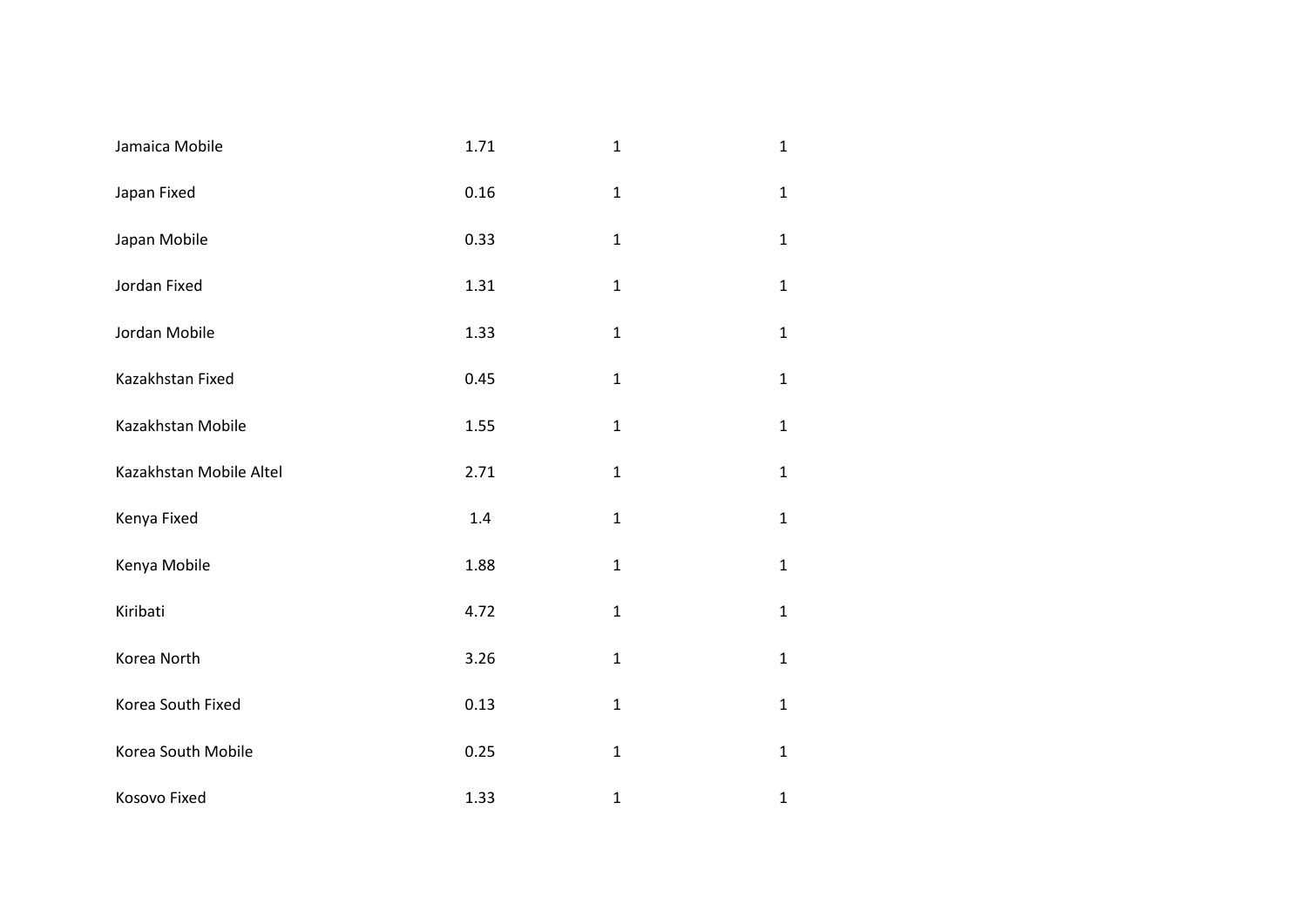| Kosovo Mobile       | 4.07        | $\mathbf{1}$ | $\mathbf{1}$ |
|---------------------|-------------|--------------|--------------|
| <b>Kuwait Fixed</b> | 0.3         | $\mathbf{1}$ | $\mathbf{1}$ |
| Kuwait Mobile       | 0.3         | $\mathbf 1$  | $\mathbf{1}$ |
| Kyrgyzstan Fixed    | $\mathbf 1$ | $\mathbf{1}$ | $\mathbf{1}$ |
| Kyrgyzstan Mobile   | 1.57        | $\mathbf 1$  | $\mathbf{1}$ |
| Laos                | 0.66        | $\mathbf 1$  | $\mathbf{1}$ |
| Latvia Fixed        | 2.02        | $\mathbf{1}$ | $\mathbf{1}$ |
| Latvia Mobile       | 2.86        | $\mathbf 1$  | $\mathbf{1}$ |
| Latvia Ngn          | 2.92        | $\mathbf 1$  | $\mathbf{1}$ |
| Lebanon Fixed       | 1.33        | $\mathbf 1$  | $\mathbf{1}$ |
| Lebanon Mobile      | 1.33        | $\mathbf{1}$ | $\mathbf{1}$ |
| Lesotho Fixed       | 2.61        | $\mathbf{1}$ | $\mathbf{1}$ |
| Lesotho Mobile      | 3.29        | $\mathbf 1$  | $\mathbf{1}$ |
| Liberia Fixed       | 3.85        | $\mathbf 1$  | $\mathbf{1}$ |
| Liberia Mobile      | 3.64        | $\mathbf{1}$ | $\mathbf 1$  |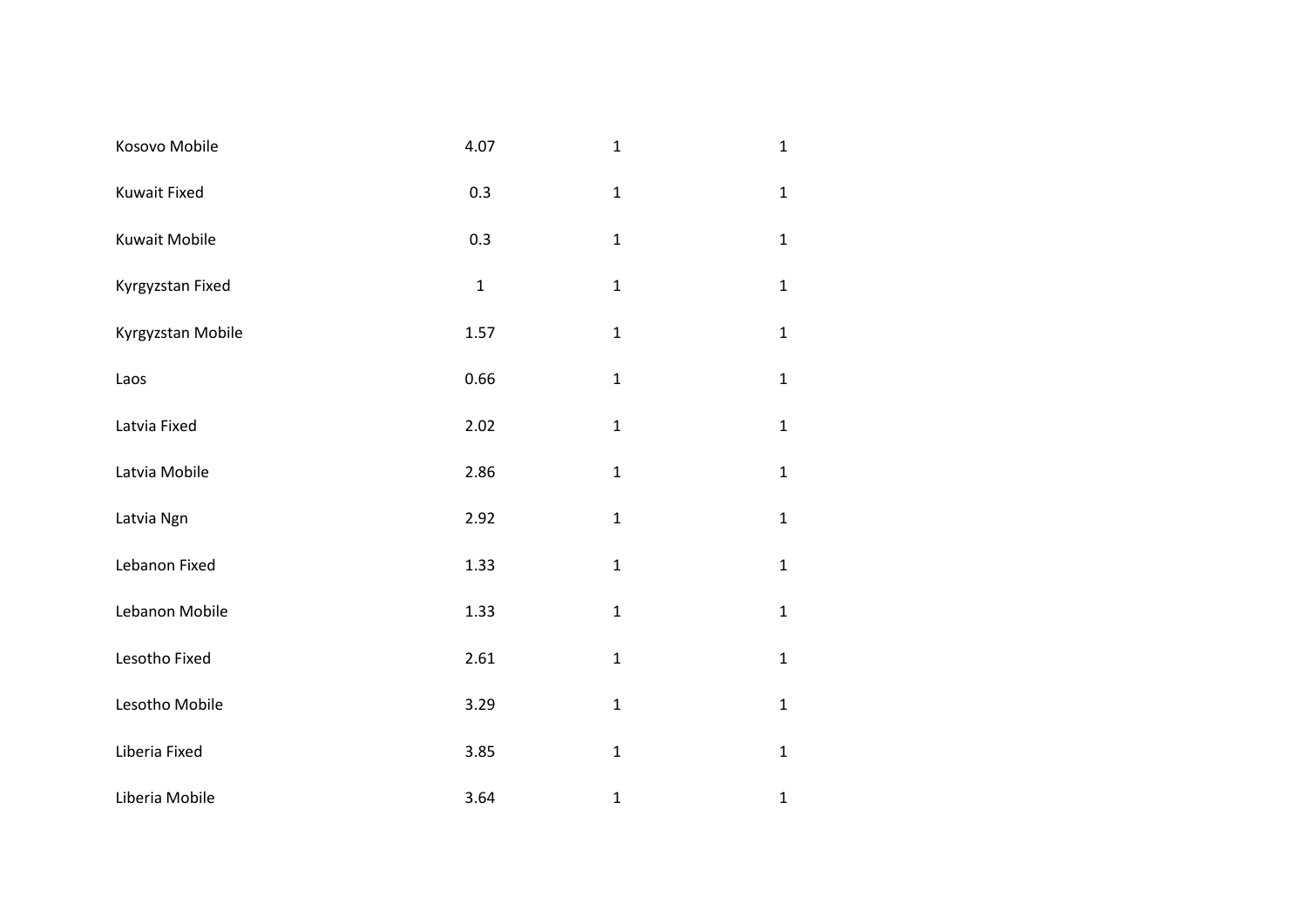| Libya Fixed          | 2.31 | $\mathbf{1}$ | $\mathbf{1}$ |
|----------------------|------|--------------|--------------|
| Libya Mobile         | 2.33 | $\mathbf 1$  | $\mathbf{1}$ |
| Liechtenstein Fixed  | 0.66 | $\mathbf{1}$ | $\mathbf{1}$ |
| Liechtenstein Mobile | 0.66 | $\mathbf 1$  | $\mathbf{1}$ |
| Lithuania Fixed      | 1.21 | $\mathbf{1}$ | $\mathbf{1}$ |
| Lithuania Mobile     | 2.97 | $\mathbf{1}$ | $\mathbf{1}$ |
| Lithuania Ngn        | 4.95 | $\mathbf{1}$ | $\mathbf{1}$ |
| Luxemburg Fixed      | 2.4  | $\mathbf 1$  | $\mathbf{1}$ |
| Luxemburg Mobile     | 1.54 | $\mathbf{1}$ | $\mathbf{1}$ |
| Luxemburg Ngn        | 2.81 | $\mathbf 1$  | $\mathbf{1}$ |
| Macau Fixed          | 0.54 | $\mathbf 1$  | $\mathbf{1}$ |
| Macau Mobile         | 0.53 | $\mathbf{1}$ | $\mathbf{1}$ |
| Macedonia Fixed      | 1.28 | $\mathbf 1$  | $\mathbf{1}$ |
| Macedonia Mobile     | 2.62 | $\mathbf{1}$ | $\mathbf{1}$ |
| Madagascar Fixed     | 4.72 | $\mathbf{1}$ | $\mathbf 1$  |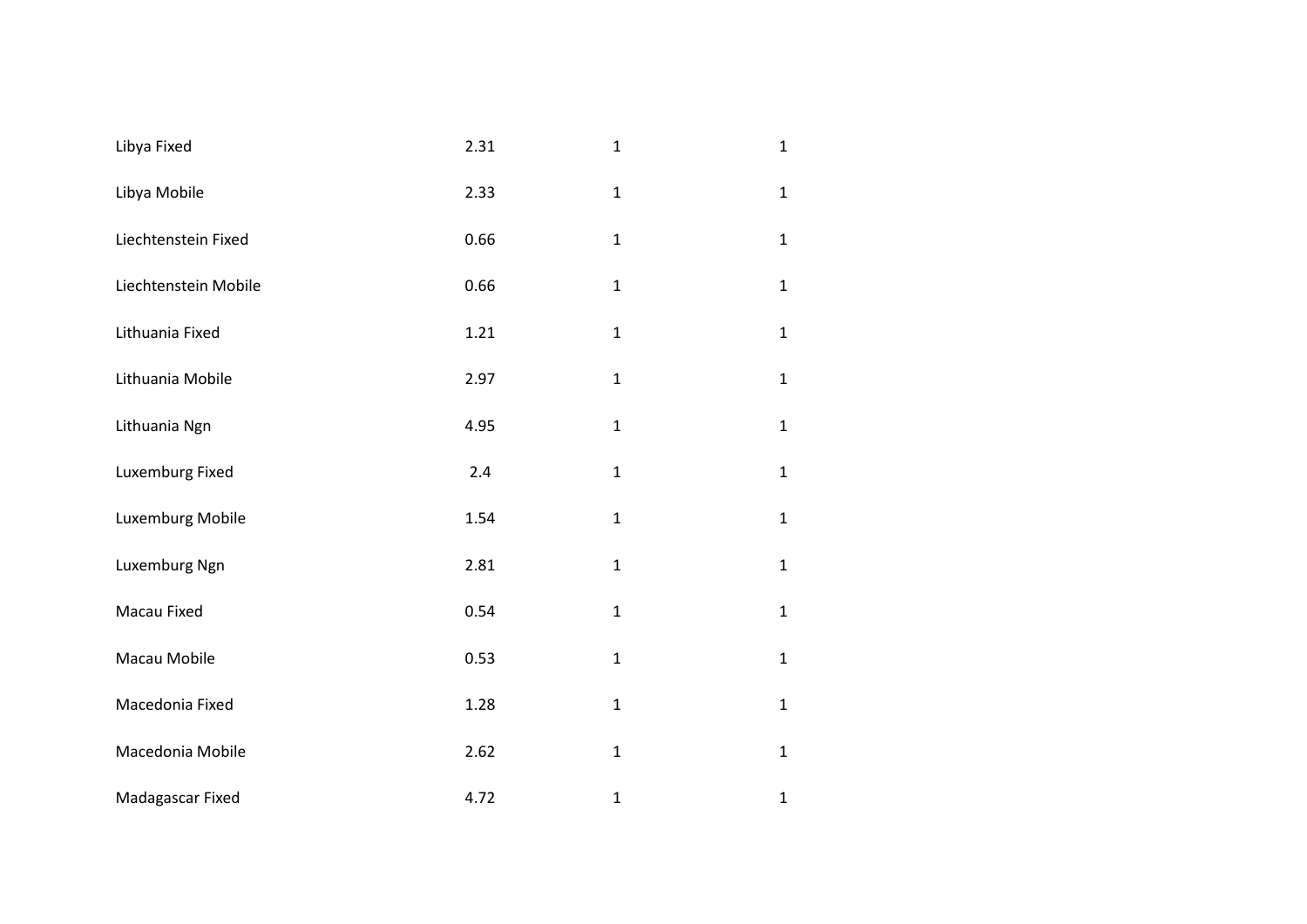| Madagascar Mobile       | 5.41 | $\mathbf{1}$ | $\mathbf{1}$ |
|-------------------------|------|--------------|--------------|
| Malawi Fixed            | 2.61 | $\mathbf{1}$ | $\mathbf{1}$ |
| Malawi Mobile           | 3.43 | $\mathbf 1$  | $\mathbf{1}$ |
| Malaysia Fixed          | 0.13 | $\mathbf{1}$ | $\mathbf{1}$ |
| Malaysia Mobile         | 0.25 | $\mathbf 1$  | $\mathbf{1}$ |
| Maledives               | 7.13 | $\mathbf 1$  | $\mathbf{1}$ |
| Mali Fixed              | 1.61 | $\mathbf{1}$ | $\mathbf{1}$ |
| Mali Mobile             | 3.38 | $\mathbf 1$  | $\mathbf{1}$ |
| Malta Fixed             | 1.35 | $\mathbf 1$  | $\mathbf{1}$ |
| Malta Mobile            | 1.86 | $\mathbf 1$  | $\mathbf{1}$ |
| <b>Marshall Islands</b> | 2.31 | $\mathbf{1}$ | $\mathbf{1}$ |
| Martinique Fixed        | 0.13 | $\mathbf{1}$ | $\mathbf{1}$ |
| Martinique Mobile       | 0.68 | $\mathbf 1$  | $\mathbf{1}$ |
| Mauretania Fixed        | 5.17 | $\mathbf 1$  | $\mathbf{1}$ |
| Mauretania Mobile       | 4.28 | $\mathbf{1}$ | $\mathbf 1$  |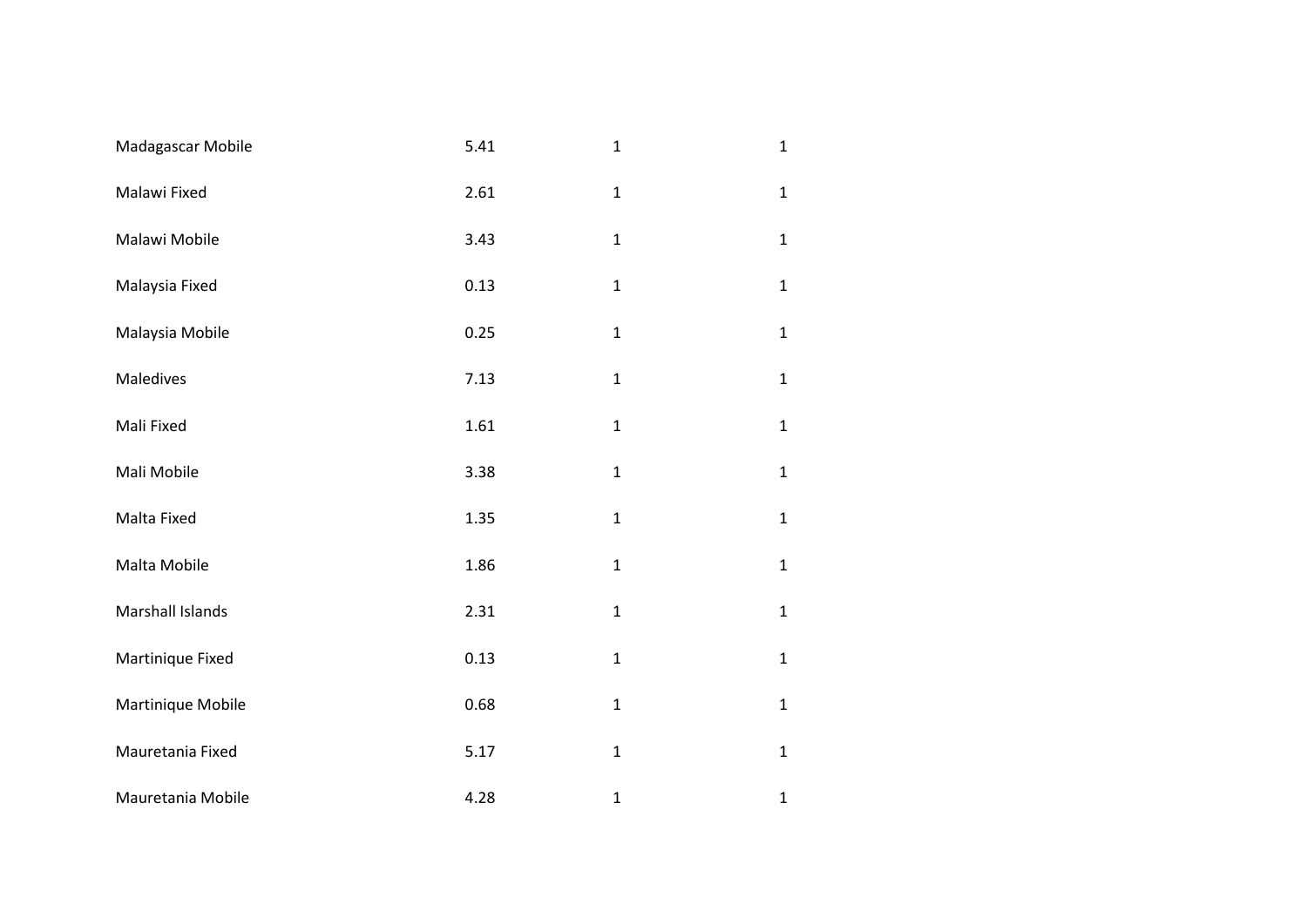| <b>Mauritius Fixed</b>       | 1.3  | $\mathbf{1}$ | $\mathbf{1}$ |
|------------------------------|------|--------------|--------------|
| <b>Mauritius Mobile</b>      | 1.3  | $\mathbf{1}$ | $\mathbf{1}$ |
| Mexico Fixed                 | 0.13 | $\mathbf{1}$ | $\mathbf{1}$ |
| Mexico Mobile                | 0.25 | $\mathbf 1$  | $\mathbf{1}$ |
| Micronesia                   | 4.03 | $\mathbf{1}$ | $\mathbf{1}$ |
| Moldova Fixed                | 2.52 | $\mathbf{1}$ | $\mathbf{1}$ |
| Moldova Mobile               | 2.57 | $\mathbf{1}$ | $\mathbf{1}$ |
| Moldova Ngn                  | 2.54 | $\mathbf{1}$ | $\mathbf{1}$ |
| Monaco Fixed                 | 2.26 | $\mathbf{1}$ | $\mathbf{1}$ |
| Monaco Fixed Value-Added-Svc | 3.45 | $\mathbf{1}$ | $\mathbf{1}$ |
| Monaco Mobile                | 2.26 | $\mathbf{1}$ | $\mathbf{1}$ |
| Monaco Mobile Kosovo         | 3.19 | $\mathbf{1}$ | $\mathbf{1}$ |
| Mongolia                     | 0.16 | $\mathbf{1}$ | $\mathbf{1}$ |
| Montenegro Fixed             | 1.35 | $\mathbf 1$  | $\mathbf{1}$ |
| Montenegro Mobile            | 3.93 | $\mathbf{1}$ | $\mathbf{1}$ |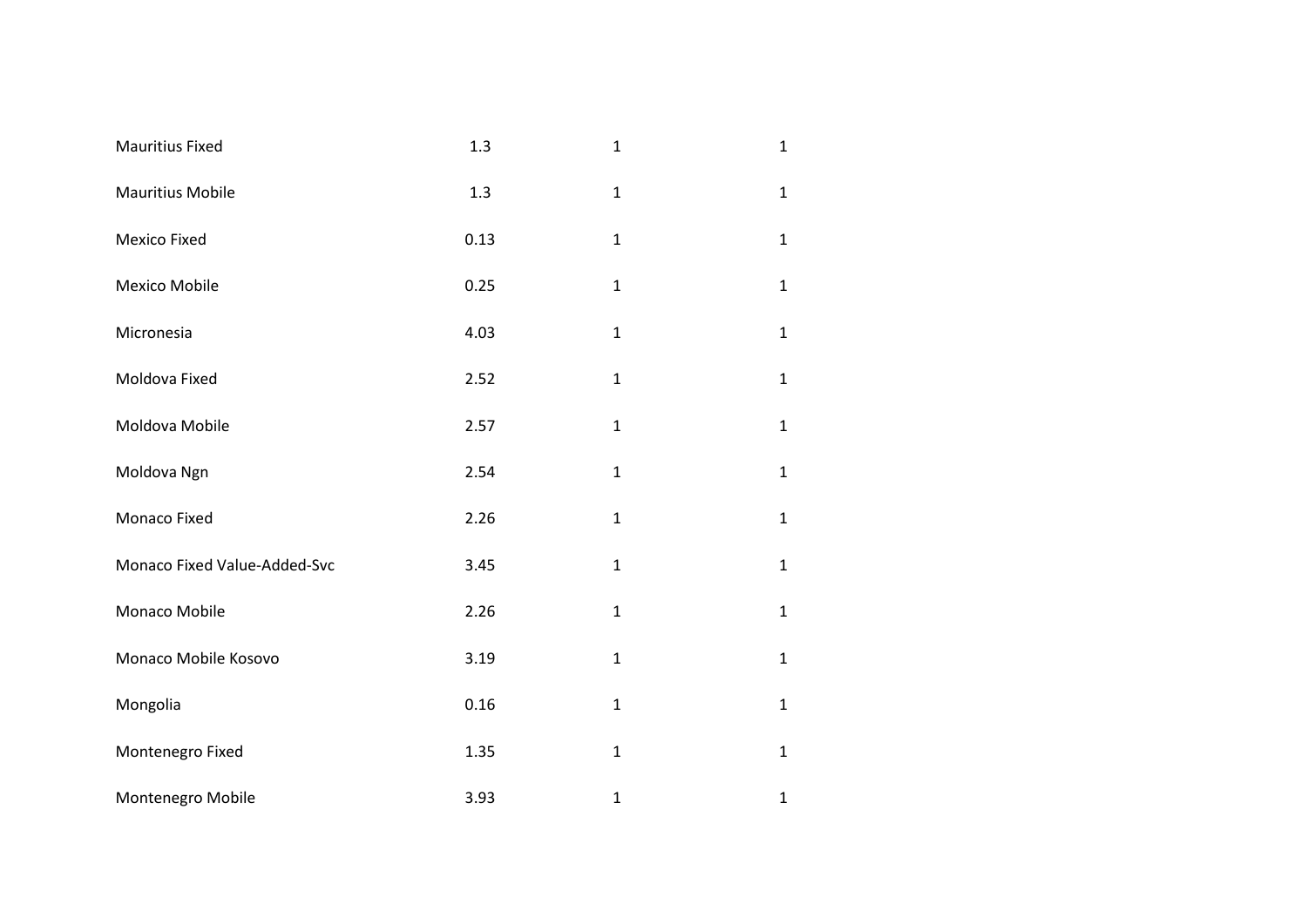| Montserrat                         | 2.11 | $\mathbf{1}$ | $\mathbf{1}$ |
|------------------------------------|------|--------------|--------------|
| Morocco Fixed                      | 0.14 | $\mathbf{1}$ | $\mathbf{1}$ |
| Morocco Mobile                     | 3.62 | $\mathbf{1}$ | $\mathbf{1}$ |
| Mozambique Fixed                   | 0.38 | $\mathbf 1$  | $\mathbf{1}$ |
| Mozambique Mobile                  | 1.47 | $\mathbf{1}$ | $\mathbf{1}$ |
| Mozambique Mobile Vodacom          | 1.76 | $\mathbf{1}$ | $\mathbf{1}$ |
| <b>Myanmar Fixed</b>               | 1.11 | $\mathbf{1}$ | $\mathbf{1}$ |
| Myanmar Mobile                     | 1.11 | $\mathbf{1}$ | $\mathbf{1}$ |
| Namibia Fixed                      | 1.71 | $\mathbf{1}$ | $\mathbf{1}$ |
| Namibia Mobile                     | 1.92 | $\mathbf{1}$ | $\mathbf{1}$ |
| Nauru                              | 7.13 | $\mathbf{1}$ | $\mathbf{1}$ |
| <b>Nepal Fixed</b>                 | 1.24 | $\mathbf{1}$ | $\mathbf{1}$ |
| Nepal Mobile                       | 1.76 | $\mathbf{1}$ | $\mathbf{1}$ |
| Netherlands Antilles Fixed         | 0.93 | $\mathbf{1}$ | $\mathbf{1}$ |
| <b>Netherlands Antilles Mobile</b> | 0.95 | $\mathbf{1}$ | $\mathbf{1}$ |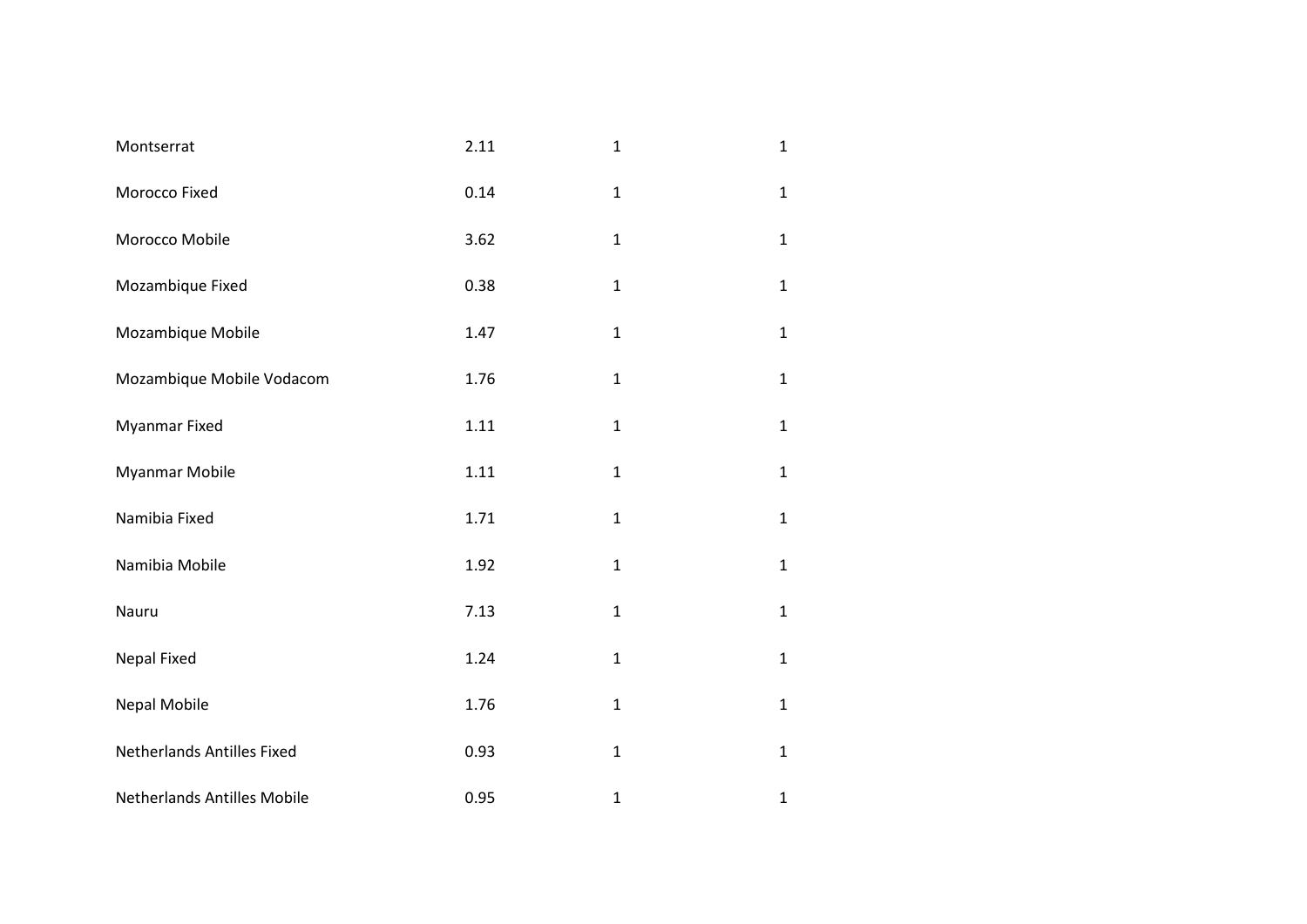| Netherlands Fixed        | 2.42  | $\mathbf{1}$ | $\mathbf{1}$ |
|--------------------------|-------|--------------|--------------|
| Netherlands Mobile       | 1.74  | $\mathbf 1$  | $\mathbf{1}$ |
| Netherlands Ngn          | 2.52  | $\mathbf 1$  | $\mathbf{1}$ |
| New Caledonia            | 1.11  | $\mathbf 1$  | $\mathbf{1}$ |
| New Zealand Fixed        | 0.13  | $\mathbf{1}$ | $\mathbf{1}$ |
| New Zealand Mobile       | 0.35  | $\mathbf{1}$ | $\mathbf{1}$ |
| Nicaragua Fixed          | 1.71  | $\mathbf{1}$ | $\mathbf{1}$ |
| Nicaragua Mobile         | 1.88  | $\mathbf{1}$ | $\mathbf{1}$ |
| Niger                    | 3.41  | $\mathbf{1}$ | $\mathbf{1}$ |
| Nigeria Fixed            | 0.83  | $\mathbf{1}$ | $\mathbf{1}$ |
| Nigeria Mobile           | 0.9   | $\mathbf{1}$ | $\mathbf{1}$ |
| Nigeria Ngn              | 0.8   | $\mathbf{1}$ | $\mathbf{1}$ |
| Niue                     | 4.57  | $\mathbf{1}$ | $\mathbf{1}$ |
| Norfolk All Island       | 10.65 | $\mathbf{1}$ | $\mathbf{1}$ |
| Northern Mariana Islands | 0.33  | $\mathbf{1}$ | $\mathbf{1}$ |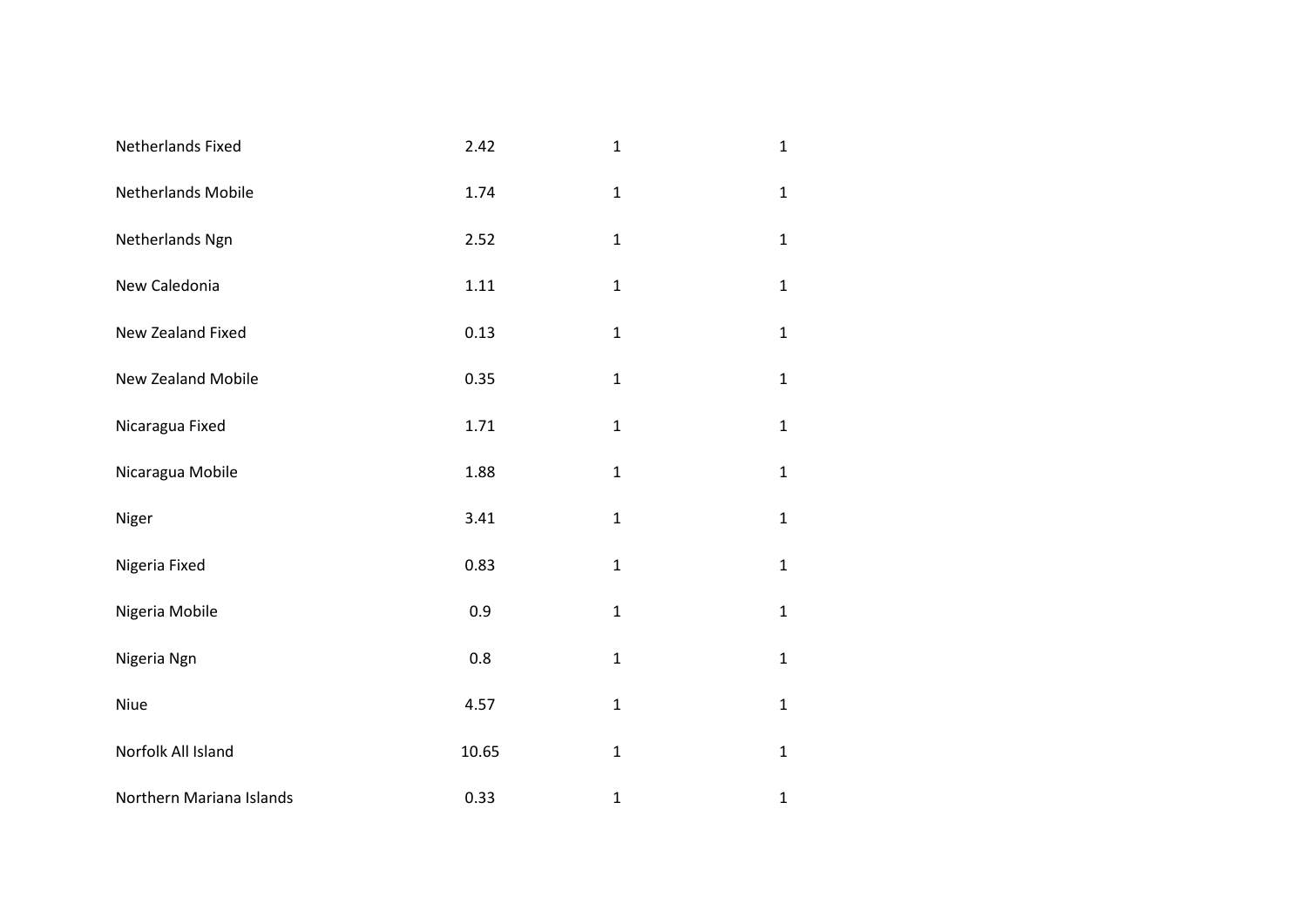| Norway Fixed            | 0.13 | $\mathbf{1}$ | $\mathbf 1$  |
|-------------------------|------|--------------|--------------|
| Norway Mobile           | 0.25 | $\mathbf{1}$ | $\mathbf{1}$ |
| Norway Ngn              | 0.83 | $\mathbf 1$  | $\mathbf 1$  |
| Oman Fixed              | 0.88 | $\mathbf{1}$ | $\mathbf 1$  |
| Oman Mobile             | 2.52 | $\mathbf{1}$ | $\mathbf 1$  |
| Pakistan Fixed          | 0.38 | $\mathbf{1}$ | $\mathbf 1$  |
| Pakistan Mobile         | 0.59 | $\mathbf{1}$ | $\mathbf 1$  |
| Pakistan Ngn            | 0.42 | $\mathbf 1$  | $\mathbf 1$  |
| Palau                   | 2.02 | $\mathbf 1$  | $\mathbf 1$  |
| Palestine Fixed         | 1.23 | $\mathbf{1}$ | $\mathbf 1$  |
| Palestine Mobile        | 1.43 | $\mathbf 1$  | $\mathbf 1$  |
| Panama Fixed            | 0.88 | $\mathbf{1}$ | $\mathbf{1}$ |
| Panama Mobile           | 0.88 | $\mathbf{1}$ | $\mathbf 1$  |
| Papua New Guinea Fixed  | 5.5  | $\mathbf 1$  | $\mathbf 1$  |
| Papua New Guinea Mobile | 5.5  | $\mathbf 1$  | $\mathbf 1$  |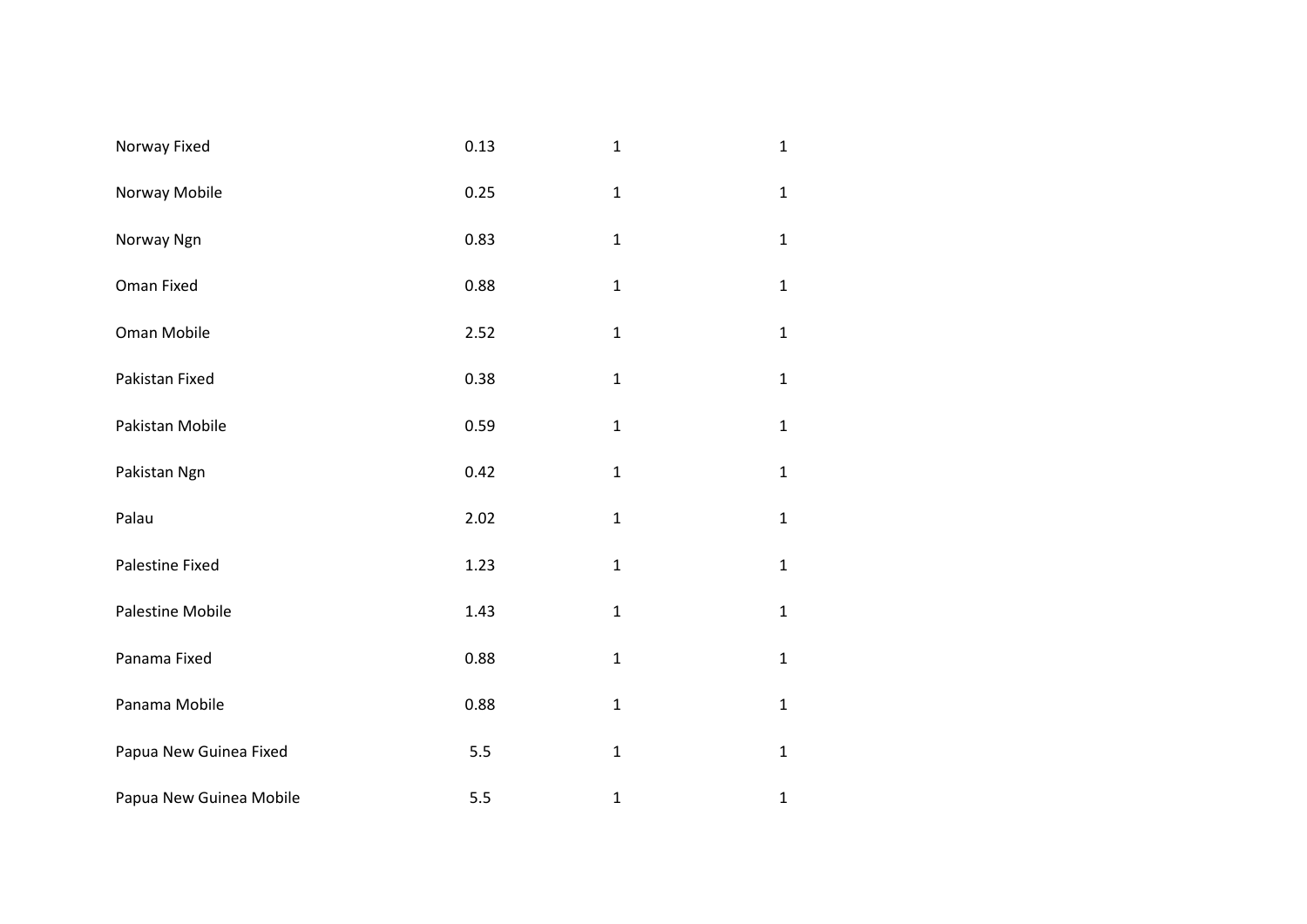| Paraguay Fixed        | 0.19 | $\mathbf 1$  | $\mathbf{1}$ |
|-----------------------|------|--------------|--------------|
| Paraguay Mobile       | 0.47 | $\mathbf 1$  | $\mathbf{1}$ |
| Peru Fixed            | 0.13 | $\mathbf 1$  | $\mathbf{1}$ |
| Peru Mobile           | 0.25 | $\mathbf 1$  | $\mathbf{1}$ |
| Philippines Fixed     | 0.78 | $\mathbf{1}$ | $\mathbf{1}$ |
| Philippines Mobile    | 1.09 | $\mathbf{1}$ | $\mathbf{1}$ |
| Portugal Fixed        | 0.18 | $\mathbf 1$  | $\mathbf{1}$ |
| Portugal Mobile       | 0.56 | $\mathbf 1$  | $\mathbf{1}$ |
| Puerto Rico           | 0.13 | $\mathbf{1}$ | $\mathbf{1}$ |
| <b>Qatar Fixed</b>    | 1.37 | $\mathbf 1$  | $\mathbf{1}$ |
| Qatar Mobile          | 1.33 | $\mathbf 1$  | $\mathbf{1}$ |
| Reunion Fixed         | 1.26 | $\mathbf 1$  | $\mathbf{1}$ |
| <b>Reunion Mobile</b> | 0.88 | $\mathbf{1}$ | $\mathbf{1}$ |
| Romania Fixed         | 0.13 | $\mathbf 1$  | $\mathbf{1}$ |
| Romania Mobile        | 0.25 | $\mathbf{1}$ | $\mathbf 1$  |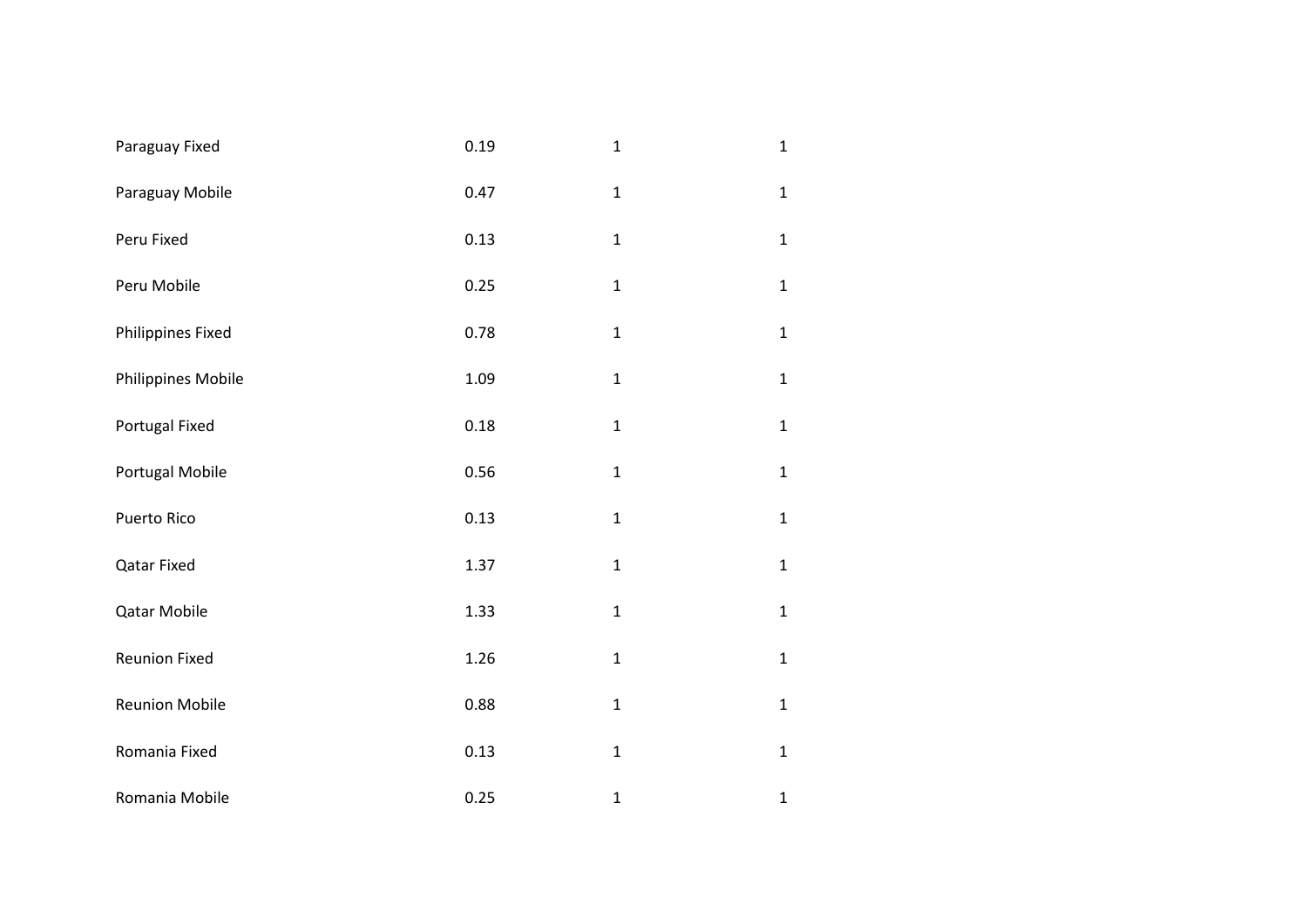| Romania Ngn         | 3.85  | $\mathbf{1}$ | $\mathbf{1}$ |
|---------------------|-------|--------------|--------------|
| Russia Fixed        | 0.44  | $\mathbf 1$  | $\mathbf{1}$ |
| Russia Mobile       | 1.93  | $\mathbf{1}$ | $\mathbf{1}$ |
| Rwanda Fixed        | 2.57  | $\mathbf{1}$ | $\mathbf{1}$ |
| Rwanda Mobile       | 2.38  | $\mathbf{1}$ | $\mathbf{1}$ |
| San Marino          | 2.09  | $\mathbf{1}$ | $\mathbf{1}$ |
| Sao Tome & Principe | 11.34 | $\mathbf{1}$ | $\mathbf{1}$ |
| Saudi Arabia Fixed  | 0.66  | $\mathbf{1}$ | $\mathbf{1}$ |
| Saudi Arabia Mobile | 0.92  | $\mathbf{1}$ | $\mathbf{1}$ |
| Senegal Fixed       | 1.88  | $\mathbf{1}$ | $\mathbf{1}$ |
| Senegal Mobile      | 3.28  | $\mathbf{1}$ | $\mathbf{1}$ |
| Serbia Fixed        | 1.26  | $\mathbf{1}$ | $\mathbf{1}$ |
| Serbia Mobile       | 3.41  | $\mathbf{1}$ | $\mathbf{1}$ |
| Seychelles Fixed    | 7.07  | $\mathbf{1}$ | $\mathbf{1}$ |
| Seychelles Mobile   | 7.07  | $\mathbf{1}$ | $\mathbf{1}$ |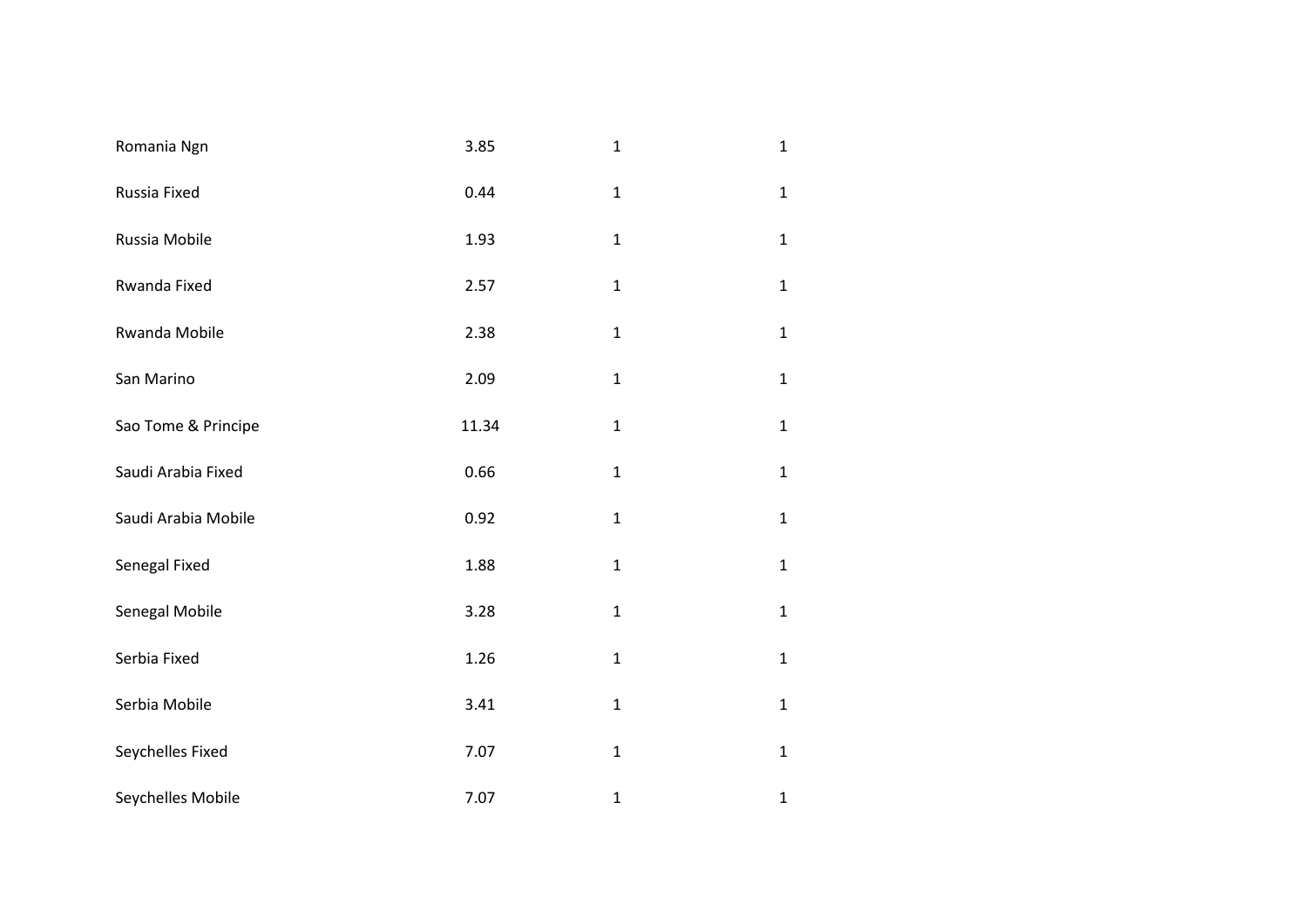| Sierra Leone Fixed  | 2.93 | $\mathbf{1}$ | $\mathbf{1}$ |
|---------------------|------|--------------|--------------|
| Sierra Leone Mobile | 3.29 | $\mathbf 1$  | $\mathbf{1}$ |
| Singapore Fixed     | 0.13 | $\mathbf{1}$ | $\mathbf{1}$ |
| Singapore Mobile    | 0.25 | $\mathbf 1$  | $\mathbf{1}$ |
| Slovakia Fixed      | 0.13 | $\mathbf{1}$ | $\mathbf{1}$ |
| Slovakia Mobile     | 0.33 | $\mathbf{1}$ | $\mathbf{1}$ |
| Slovakia Ngn        | 0.13 | $\mathbf{1}$ | $\mathbf{1}$ |
| Slovenia Fixed      | 1.68 | $\mathbf 1$  | $\mathbf{1}$ |
| Slovenia Fixed Ipko | 2.92 | $\mathbf{1}$ | $\mathbf{1}$ |
| Slovenia Mobile     | 3.9  | $\mathbf{1}$ | $\mathbf{1}$ |
| Solomon Islands     | 7.41 | $\mathbf 1$  | $\mathbf{1}$ |
| Somalia Fixed       | 4.38 | $\mathbf{1}$ | $\mathbf{1}$ |
| South Africa Fixed  | 2.31 | $\mathbf{1}$ | $\mathbf{1}$ |
| South Africa Mobile | 1.73 | $\mathbf 1$  | $\mathbf{1}$ |
| South Africa Ngn    | 2.93 | $\mathbf{1}$ | $\mathbf 1$  |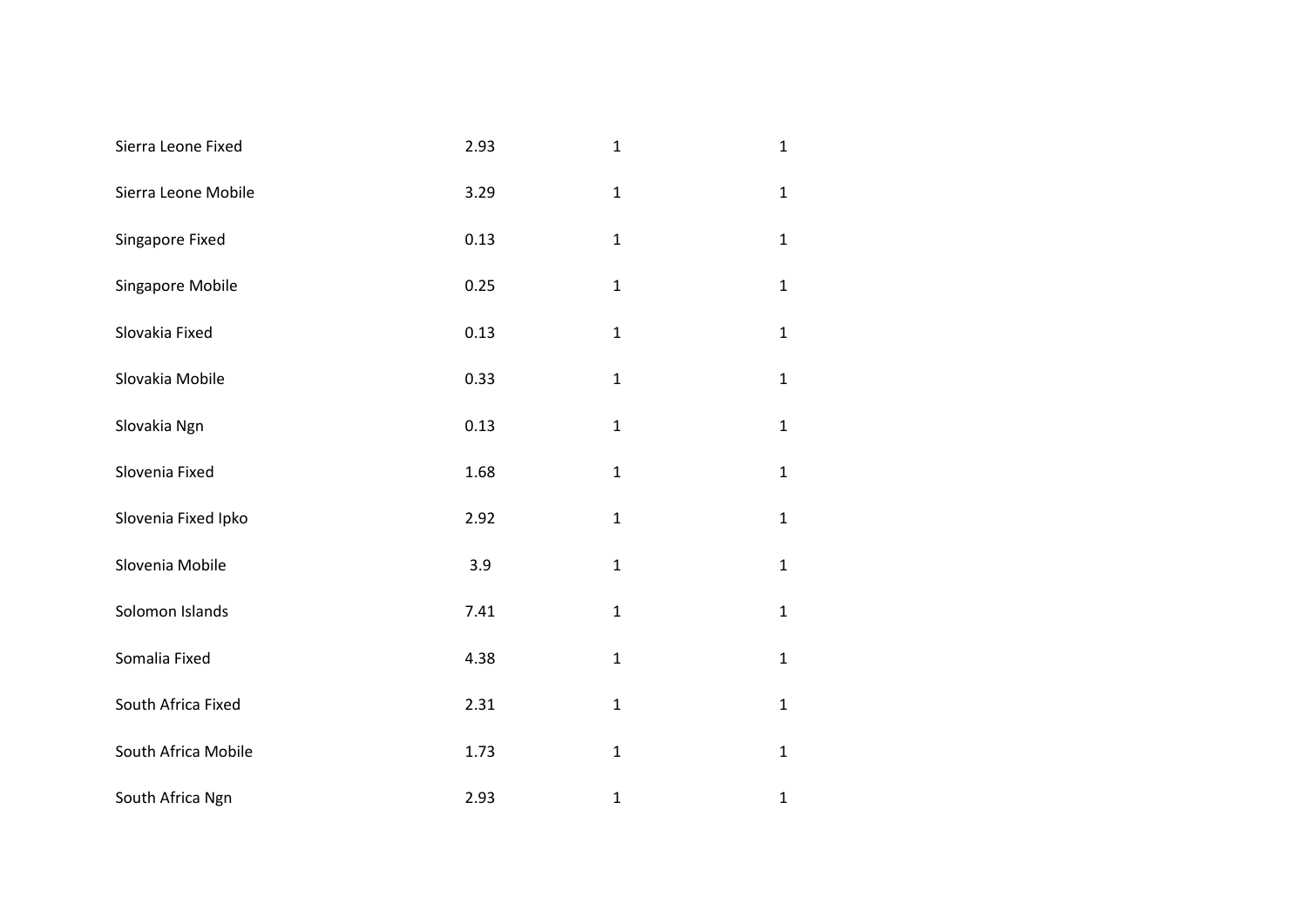| South Sudan Fixed             | 2.38      | $\mathbf{1}$ | $\mathbf{1}$ |
|-------------------------------|-----------|--------------|--------------|
| South Sudan Mobile            | 3.57      | $\mathbf{1}$ | $\mathbf{1}$ |
| Spain Fixed                   | 0.13      | $\mathbf{1}$ | $\mathbf{1}$ |
| Spain Mobile                  | 1.47      | $\mathbf{1}$ | $\mathbf{1}$ |
| Spain Ngn                     | 3.85      | $\mathbf{1}$ | $\mathbf{1}$ |
| Sri Lanka Fixed               | 1.21      | $\mathbf{1}$ | $\mathbf{1}$ |
| Sri Lanka Mobile              | 1.28      | $\mathbf{1}$ | $\mathbf{1}$ |
| St Helena                     | 16.69     | $\mathbf{1}$ | $\mathbf{1}$ |
| St Kitts                      | 1.81      | $\mathbf{1}$ | $\mathbf{1}$ |
| St Lucia Fixed                | 1.86      | $\mathbf{1}$ | $\mathbf{1}$ |
| St Lucia Mobile               | 1.86      | $\mathbf{1}$ | $\mathbf{1}$ |
| St Martin                     | 1.02      | $\mathbf{1}$ | $\mathbf{1}$ |
| St Pierre & Miquelon          | 4.07      | $\mathbf 1$  | $\mathbf{1}$ |
| StraĹĽ poĹĽarna<br>free       | $\pmb{0}$ | $\mathbf{1}$ | $\mathbf{1}$ |
| St Vincent & Grenadines Fixed | 1.47      | $\mathbf{1}$ | $\mathbf{1}$ |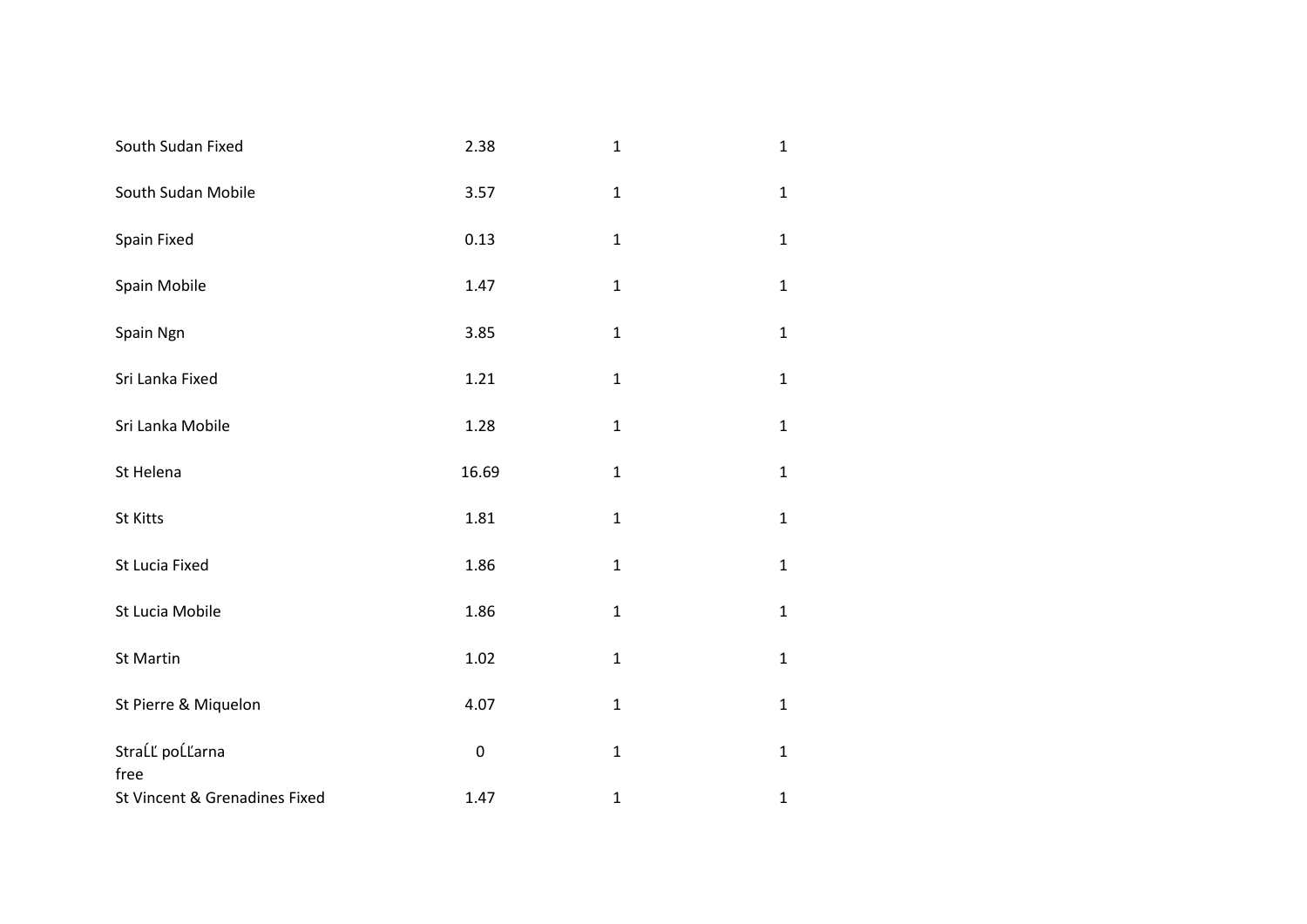| St Vincent & Grenadines Mobile    | 3.83 | $\mathbf{1}$ | $\mathbf 1$  |
|-----------------------------------|------|--------------|--------------|
| Sudan Fixed                       | 1.21 | $\mathbf{1}$ | $\mathbf{1}$ |
| Sudan Mobile                      | 1.26 | $\mathbf{1}$ | $\mathbf{1}$ |
| Sudan Ngn                         | 1.33 | $\mathbf{1}$ | $\mathbf 1$  |
| Suriname Fixed                    | 2.47 | $\mathbf{1}$ | $\mathbf{1}$ |
| <b>Suriname Mobile</b>            | 1.69 | $\mathbf 1$  | $\mathbf 1$  |
| Swaziland                         | 1.85 | $\mathbf 1$  | $\mathbf{1}$ |
| Sweden Fixed                      | 0.13 | $\mathbf 1$  | $\mathbf 1$  |
| Sweden Mobile                     | 0.25 | $\mathbf 1$  | $\mathbf 1$  |
| Sweden Ngn                        | 0.13 | $\mathbf 1$  | $\mathbf 1$  |
| Switzerland Fixed                 | 0.13 | $\mathbf 1$  | $\mathbf{1}$ |
| <b>Switzerland Mobile</b>         | 4.02 | $\mathbf 1$  | $\mathbf{1}$ |
| <b>Switzerland Mobile Sunrise</b> | 7.36 | $\mathbf 1$  | $\mathbf{1}$ |
| Switzerland Ngn                   | 2.31 | $\mathbf 1$  | $\mathbf 1$  |
| Syria Fixed                       | 0.75 | $\mathbf 1$  | $\mathbf 1$  |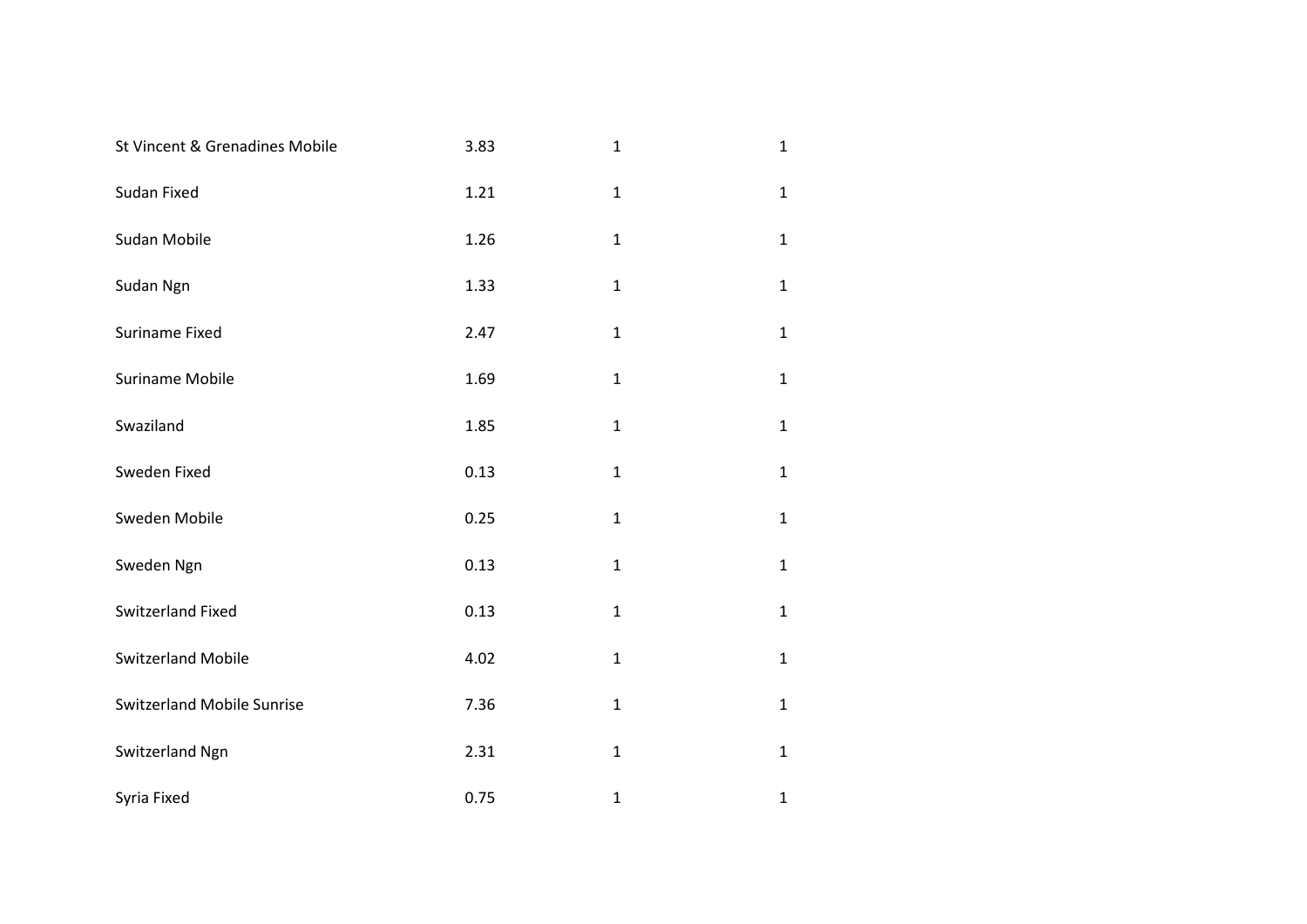| Syria Mobile             | 1.11  | $\mathbf{1}$ | $\mathbf{1}$ |
|--------------------------|-------|--------------|--------------|
| <b>Taiwan Fixed</b>      | 0.13  | $\mathbf{1}$ | $\mathbf{1}$ |
| Taiwan Mobile            | 0.88  | $\mathbf 1$  | $\mathbf{1}$ |
| Tajikistan Fixed         | 1.18  | $\mathbf{1}$ | $\mathbf{1}$ |
| Tajikistan Mobile        | 1.43  | $\mathbf 1$  | $\mathbf{1}$ |
| Tanzania Fixed           | 2.48  | $\mathbf{1}$ | $\mathbf{1}$ |
| Tanzania Mobile          | 2.93  | $\mathbf{1}$ | $\mathbf{1}$ |
| <b>Thailand Fixed</b>    | 0.25  | $\mathbf 1$  | $\mathbf{1}$ |
| <b>Thailand Mobile</b>   | 0.3   | $\mathbf 1$  | $\mathbf{1}$ |
| Thuraya Satellite System | 14.18 | $\mathbf 1$  | $\mathbf{1}$ |
| <b>Togo Fixed</b>        | 2.64  | $\mathbf{1}$ | $\mathbf{1}$ |
| Togo Mobile              | 4.07  | $\mathbf{1}$ | $\mathbf{1}$ |
| Tokelau                  | 10.87 | $\mathbf 1$  | $\mathbf{1}$ |
| Tonga                    | 5.5   | $\mathbf 1$  | $\mathbf{1}$ |
| Trinidad & Tobago Fixed  | 1.73  | $\mathbf{1}$ | $\mathbf 1$  |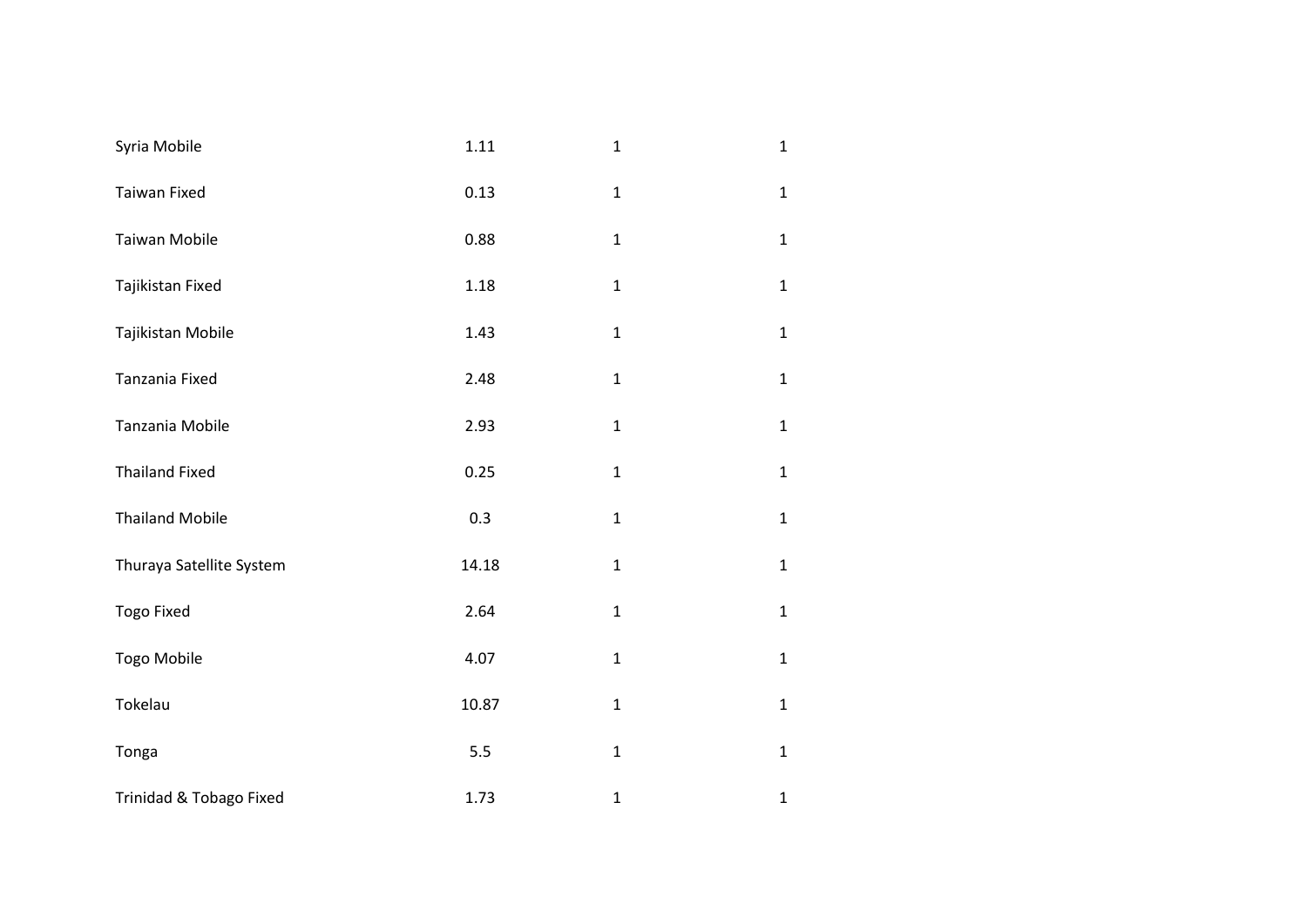| Trinidad & Tobago Mobile            | 1.49  | $\mathbf{1}$ | $\mathbf{1}$ |
|-------------------------------------|-------|--------------|--------------|
| Tunisia Fixed                       | 3.85  | $\mathbf{1}$ | $\mathbf{1}$ |
| Tunisia Mobile                      | 6.32  | $\mathbf{1}$ | $\mathbf{1}$ |
| <b>Turkey Fixed</b>                 | 0.28  | $\mathbf{1}$ | $\mathbf{1}$ |
| <b>Turkey Mobile</b>                | 1.33  | $\mathbf{1}$ | $\mathbf{1}$ |
| <b>Turkey Ngn</b>                   | 0.38  | $\mathbf{1}$ | $\mathbf{1}$ |
| Turkey North Cyprus Fixed           | 0.42  | $\mathbf{1}$ | $\mathbf{1}$ |
| Turkey North Cyprus Mobile Telsim   | 1.16  | $\mathbf{1}$ | $\mathbf{1}$ |
| Turkey North Cyprus Mobile Turkcell | 1.54  | $\mathbf 1$  | $\mathbf{1}$ |
| Turkmenistan Fixed                  | 0.78  | $\mathbf{1}$ | $\mathbf{1}$ |
| Turkmenistan Mobile                 | 1.12  | $\mathbf{1}$ | $\mathbf{1}$ |
| Turks & Caicos                      | 1.37  | $\mathbf{1}$ | $\mathbf{1}$ |
| Tuvalu                              | 10.99 | $\mathbf 1$  | $\mathbf{1}$ |
| Uganda Fixed                        | 2.5   | $\mathbf{1}$ | $\mathbf{1}$ |
| <b>Uganda Mobile</b>                | 4.05  | $\mathbf{1}$ | $\mathbf{1}$ |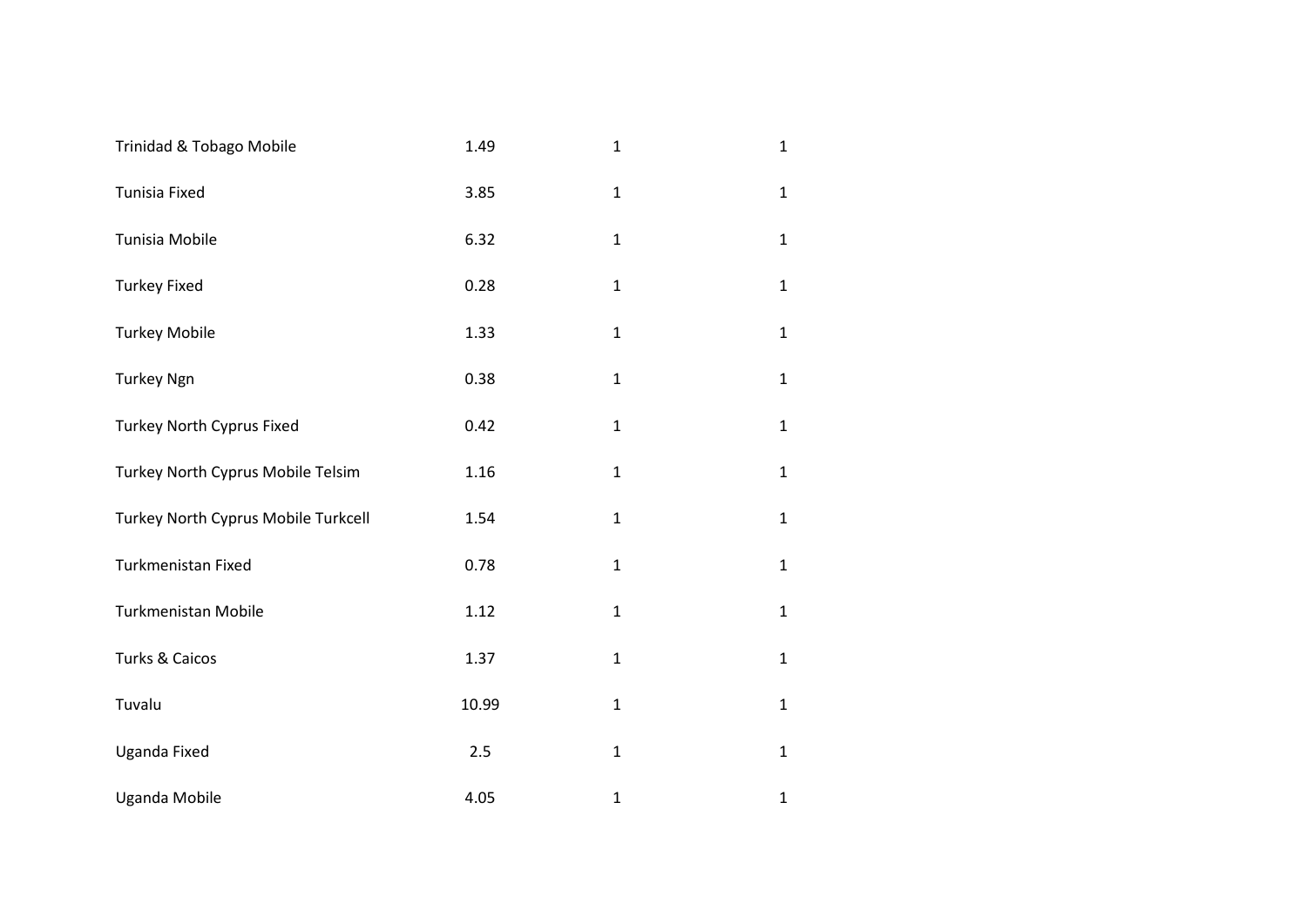| Uk Fixed                           | 0.13 | $\mathbf{1}$ | $\mathbf{1}$ |
|------------------------------------|------|--------------|--------------|
| Uk Fixed Local 0844                | 0.99 | $\mathbf{1}$ | $\mathbf{1}$ |
| Uk Fixed Local 0845                | 0.99 | $\mathbf{1}$ | $\mathbf{1}$ |
| Uk Fixed Non Geographic            | 0.14 | $\mathbf{1}$ | $\mathbf{1}$ |
| <b>Uk Fixed Personal-Numbers</b>   | 1.97 | $\mathbf{1}$ | $\mathbf{1}$ |
| Uk Mobile                          | 1.57 | $\mathbf{1}$ | $\mathbf{1}$ |
| Uk Mobile Guernsey                 | 1.86 | $\mathbf{1}$ | $\mathbf{1}$ |
| Uk Mobile Inne                     | 0.25 | $\mathbf 1$  | $\mathbf{1}$ |
| Uk Ngn                             | 2.66 | $\mathbf 1$  | $\mathbf{1}$ |
| Uk Ngn Inbound                     | 0.13 | $\mathbf{1}$ | $\mathbf{1}$ |
| <b>Ukraine Fixed</b>               | 0.88 | $\mathbf{1}$ | $\mathbf{1}$ |
| <b>Ukraine Mobile</b>              | 1.76 | $\mathbf{1}$ | $\mathbf{1}$ |
| <b>Ukraine Ngn</b>                 | 0.87 | $\mathbf{1}$ | $\mathbf{1}$ |
| <b>United Arab Emirates Fixed</b>  | 1.24 | $\mathbf 1$  | $\mathbf{1}$ |
| <b>United Arab Emirates Mobile</b> | 1.38 | $\mathbf 1$  | $\mathbf{1}$ |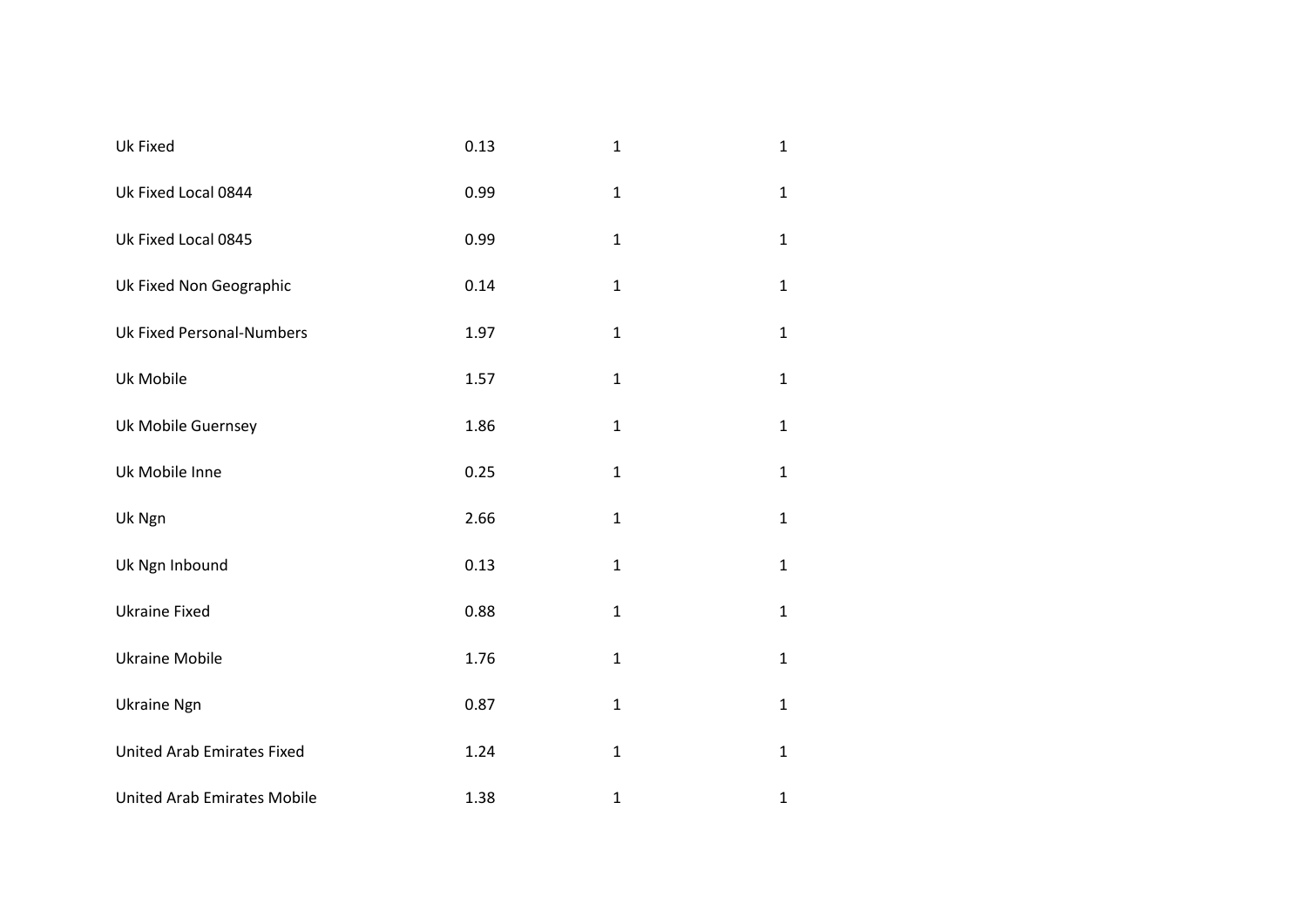| <b>Uruguay Fixed</b>      | 0.42 | $\mathbf{1}$ | $\mathbf{1}$ |
|---------------------------|------|--------------|--------------|
| <b>Uruguay Mobile</b>     | 1.19 | $\mathbf 1$  | $\mathbf{1}$ |
| Usa Fixed                 | 0.13 | $\mathbf{1}$ | $\mathbf{1}$ |
| Us Virgin Islands         | 0.19 | $\mathbf 1$  | $\mathbf{1}$ |
| Uzbekistan Fixed          | 0.81 | $\mathbf{1}$ | $\mathbf{1}$ |
| Uzbekistan Mobile         | 0.87 | $\mathbf{1}$ | $\mathbf{1}$ |
| Vanuatu Fixed             | 5.05 | $\mathbf{1}$ | $\mathbf{1}$ |
| Vanuatu Mobile            | 5.05 | $\mathbf 1$  | $\mathbf{1}$ |
| Venezuela Fixed           | 0.13 | $\mathbf{1}$ | $\mathbf{1}$ |
| Venezuela Mobile          | 0.75 | $\mathbf{1}$ | $\mathbf{1}$ |
| Vietnam Fixed             | 0.52 | $\mathbf 1$  | $\mathbf{1}$ |
| Vietnam Mobile            | 0.52 | $\mathbf{1}$ | $\mathbf{1}$ |
| Wallis & Futuna           | 7.13 | $\mathbf{1}$ | $\mathbf{1}$ |
| Western Samoa             | 5.98 | $\mathbf 1$  | $\mathbf{1}$ |
| Yemen Fixed Arab-Republic | 1.12 | $\mathbf{1}$ | $\mathbf 1$  |